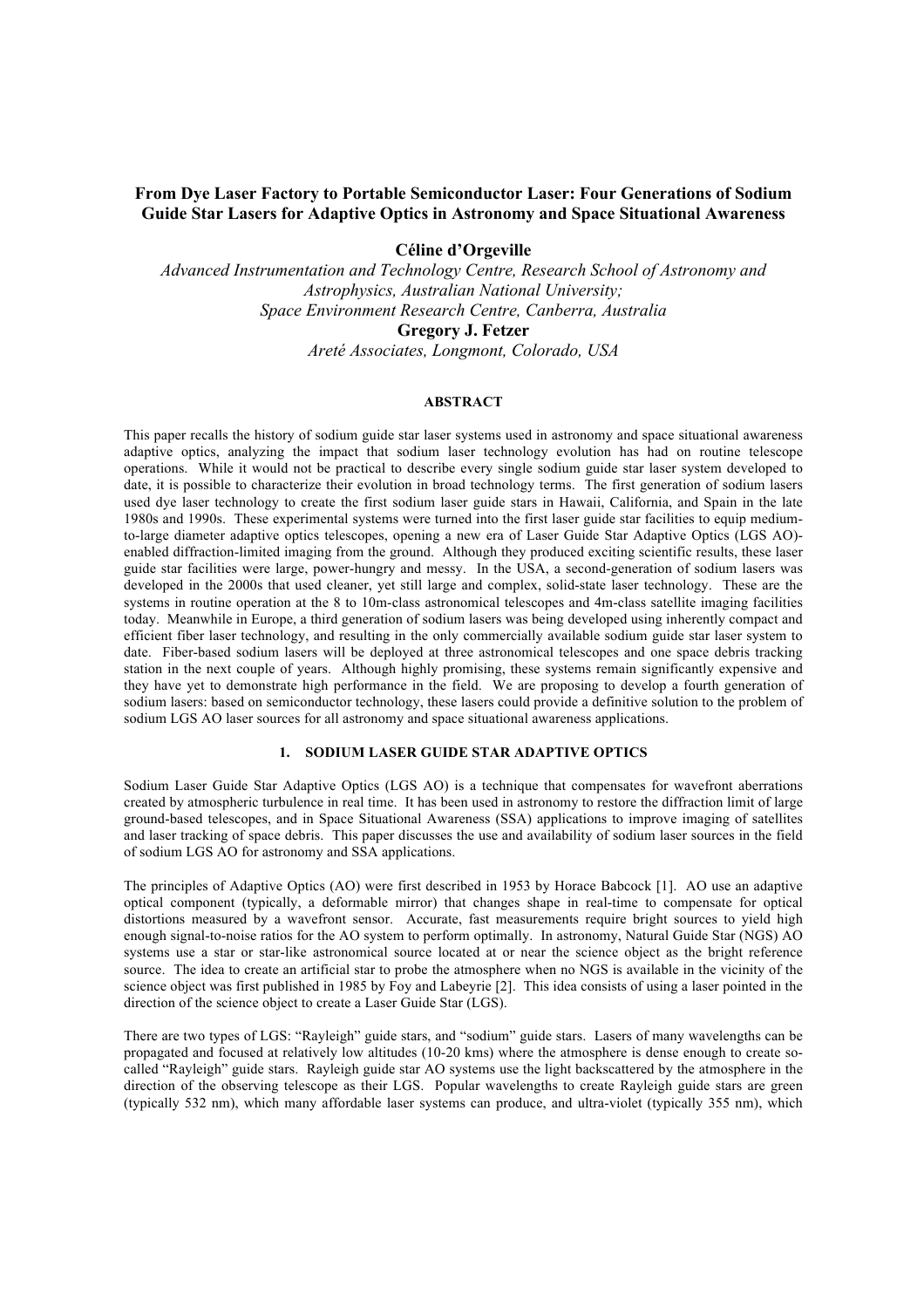offer the added advantage of eye-safe outdoor laser propagation. Alternatively, a yellow laser specifically tuned to the sodium D2 line at 589 nm can be used to excite mesospheric sodium atoms located at 85-100 kms above sea level to create a "sodium" LGS. Because sodium LGS provide higher altitude reference sources to probe the atmosphere, this technique is favored by large aperture astronomical telescopes (8 meter diameters and above) working in the near infra-red, and SSA applications using smaller diameter telescopes (1.5-2.0 meter) but also working at shorter wavelengths. In both cases high altitude sodium LGSs are required to minimize focus anisoplanatism (also called the "cone effect") and enable medium-to-high AO-corrected Strehl ratios.

In 1987 Thompson and Gardner created the first sodium LGS above the summit of Mauna Kea in Hawaii [3]. To demonstrate the feasibility and suitability of sodium LGS in astronomy, they used a sodium Light Detection and Ranging (LIDAR) laser system owned by the University of Illinois Urbana-Champaign that was normally used for atmospheric physics experiments, and the University of Hawaii 0.6 meter and 2.2 meter telescopes to respectively launch the laser beam and image the resulting sodium guide star. Their work was published in Nature in 1987, at a time when the US Air Force was getting ready to conduct the first, classified LGS AO experiments at the Starfire Optical Range at Kirtland Air Force Base in Albuquerque, New Mexico [4]. Given the similarities between civilian and military pursuits to achieve LGS AO corrected images of astronomical and space objects, the results of military AO experiments were declassified in the early 1990s, opening up a new era of laser-guided AO systems for astronomy and SSA applications.

In [4], Thompson recalls: "*The Thompson and Gardner experimental work -- plus engineering design calculations by Thompson, Gardner, and Gardner's students showing the feasibility of building laser guided systems -- provided the basis for several proposals to the National Science Foundation for funding to move ahead with the construction of such a system. The first Thompson & Gardner NSF proposal was submitted in Fall 1987. Reviewers turned it down. The second Thompson & Gardner NSF proposal was submitted in Fall 1988. Again, reviewers turned it*  down. Both years there were many excuses cited for doing so. The only comment of substance was the fact that **the** *ideal sodium laser was not available.*"

In the nearly 30 years since the first sodium LGS was demonstrated, a large number of astronomical and SSA observatories have developed experimental as well as facility LGS AO capabilities. Although a variety of sodium guidestar laser technologies have been investigated and developed to date, the same concern about sodium guidestar laser sources still remains today. Over the years, different sodium laser technology choices have been made based on the maturity versus perceived potential of old and new technologies, the availability of critical laser components, development costs, perceptions of laser system ease of operation and maintenance costs, historical affinities of LGS AO scientists with certain technologies, geo-political constraints, and our evolving understanding of the sodium/light interaction physics. For a detailed understanding of the sodium/light interaction physics and their historical impact on sodium laser technology choices, please refer to [8-21].

Sections 2, 3, and 4 below provide an overview of the first three generations of sodium guidestar laser technologies (liquid dye, solid-state with bulk optics, and fiber laser technologies) that have been used at civilian and military observatories around the world in the period 1987-2015, and those that have already been selected for field installation in the coming years. For comparison purposes, Table 1 provides a snapshot of the technical and operational characteristics of these systems. Minimal details about the laser system architectures are reported in the table and text, but references provided throughout sections 2, 3, and 4 include detailed information about the laser design architectures and developments, associated LGS facilities, and LGS AO system performance and science results.

So far past efforts made toward commercialization of sodium guidestar laser sources based on the first three generations of laser technologies have had very mixed success, with the notable exception of the Raman fiber laser approach described in greater details in section 4.2. Section 5 presents the rationale for developing a fourth generation of sodium guidestar lasers based on semiconductor technology. The section details the current state of the art for semiconductor lasers operating at the sodium wavelength (589 nm), and the reasons why this technology promises to be vastly superior to other technologies in terms of cost, size, and ease of operation. On-going work and plans to develop and test a guidestar semiconductor laser prototype as a first step towards commercialization are also presented.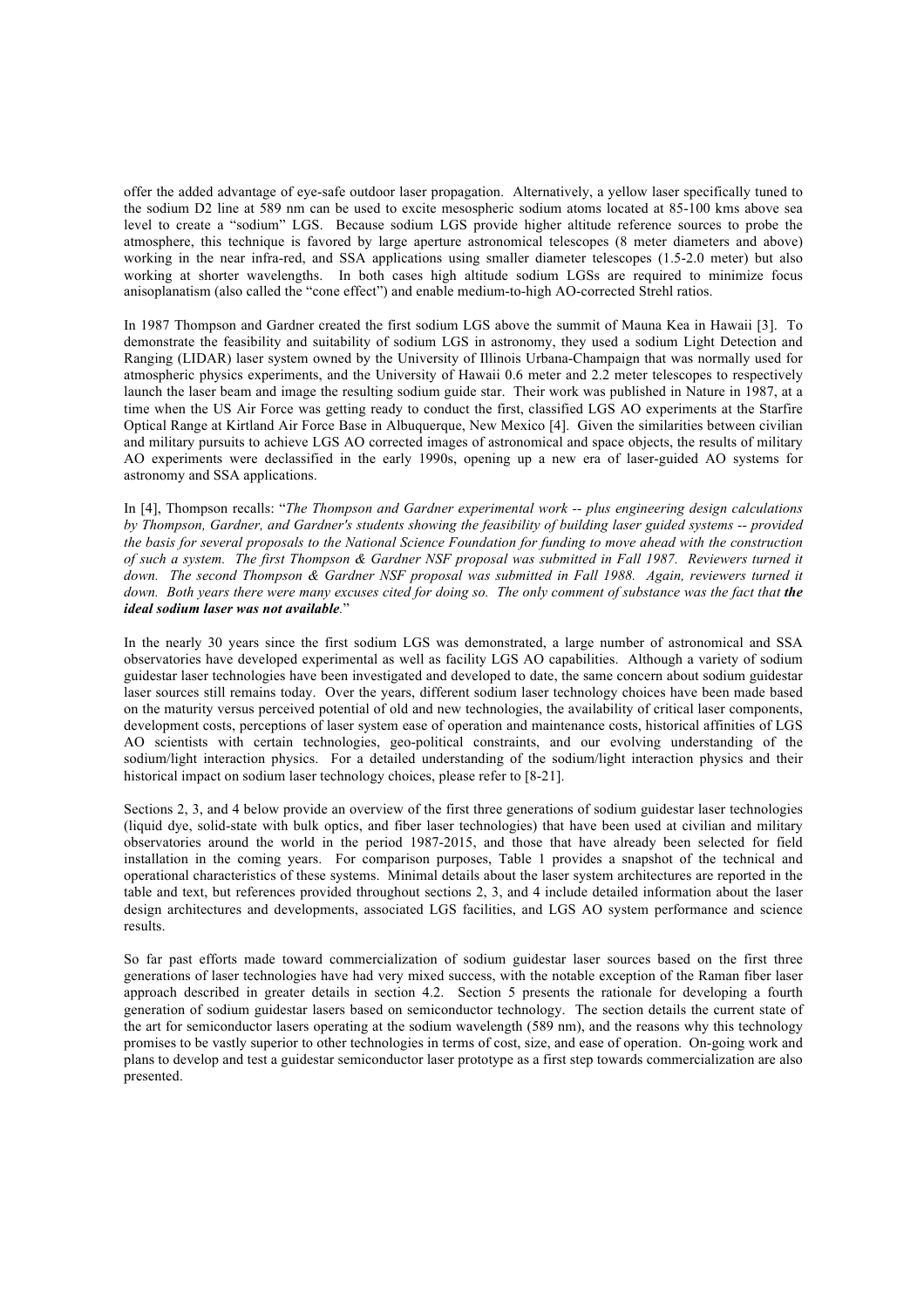| <b>Laser System</b>                   | Technology                           | Output            | CW or Pulse                                                                            | Spectral                  | Location                                                                                                                                                                                                                | $On-Skv/Lab$                                                       | Refer                                                                                                                                                                                                                                                                                                         |
|---------------------------------------|--------------------------------------|-------------------|----------------------------------------------------------------------------------------|---------------------------|-------------------------------------------------------------------------------------------------------------------------------------------------------------------------------------------------------------------------|--------------------------------------------------------------------|---------------------------------------------------------------------------------------------------------------------------------------------------------------------------------------------------------------------------------------------------------------------------------------------------------------|
|                                       |                                      | Power             | Length                                                                                 | <b>Bandwidth</b>          |                                                                                                                                                                                                                         | Experiment (Year)                                                  | ences                                                                                                                                                                                                                                                                                                         |
|                                       |                                      |                   | (Repetition<br>Rate)                                                                   |                           |                                                                                                                                                                                                                         | or Facility (Years of<br>Operation                                 |                                                                                                                                                                                                                                                                                                               |
| U. of Illinois LIDAR                  | Pulsed dye                           |                   | Pulsed                                                                                 |                           | Mauna Kea, Hawaii, USA                                                                                                                                                                                                  | On-Sky Experiment<br>(1987)                                        | Σ                                                                                                                                                                                                                                                                                                             |
| AVLIS LLNL laser                      | Pulsed dye                           | 1100<br>$\geq$    | Pulsed                                                                                 |                           | Livermore, California, USA                                                                                                                                                                                              | On-Sky Experiment<br>(1994)                                        | 22,                                                                                                                                                                                                                                                                                                           |
| Lick dye laser                        | Pulsed dye                           | $9-12$ W          | 150 ns (11 kHz)                                                                        | modulated)<br>$2$ GHz (EO | Observatory, Mount Hamilton,<br>3m Shane Telescope, Lick<br>California, USA                                                                                                                                             | Facility (1996-<br>Present)                                        | ส์ ส <i>ู</i> ่ หา๊ 8                                                                                                                                                                                                                                                                                         |
| Keck II dye laser                     | Pulsed dye                           | $\frac{12-15}{W}$ | $100 \text{ ns} (26 \text{ kHz})$                                                      | modulated)<br>$2$ GHz (EO | Keck Observatory, Mauna<br>Keck II Telescope, W. M.<br>Kea, Hawaii, USA                                                                                                                                                 | Facility (2001-2015)                                               | 27,                                                                                                                                                                                                                                                                                                           |
| U. of Chicago dye<br>laser            | $CW$ dye                             | 1.2 W             | Š                                                                                      |                           | 6.5m Multi-Mirror Telescope,<br>Wisconsin, USA (1992), and<br>Mount Hopkins, Arizona,<br>Yerkes Observatory,<br>USA (1993)                                                                                              | On-Sky Experiment<br>$(1992 \text{ and } 1993)$                    | 29, 6, 7                                                                                                                                                                                                                                                                                                      |
| ALFA laser                            | CW dye                               |                   | Š                                                                                      |                           | 3.5m Telescope, Calar Alto<br>Observatory, Spain                                                                                                                                                                        | Facility (1996-2001)                                               | 32                                                                                                                                                                                                                                                                                                            |
| PARSEC                                | $CW$ dye                             |                   | Š                                                                                      |                           | Paranal Observatory, Chile<br>ESO 8m Unit Telescope 4                                                                                                                                                                   | Facility (2006-2013)                                               | 34,<br>35, 36                                                                                                                                                                                                                                                                                                 |
| MIT-LL laser                          | State<br>Pumped Solid<br>Flash Lamp- | 2.5 W             | pulsed (10 Hz)<br>Micro-macro                                                          |                           | $\frac{\mathbf{A}}{\mathbf{A}}$                                                                                                                                                                                         | Lab Experiment<br>(1991)                                           | 57                                                                                                                                                                                                                                                                                                            |
| U. of Chicago sum-<br>frequency laser | Diode Pumped<br>Solid State          | $8\,$ W           | $150 \text{ }\mu\text{s}$ (400 Hz)<br>Micro pulses: 1<br>ns (100 MHz)<br>Macro pulses: | 1 GHz                     | 5.1m Hale Telescope, Palomar<br>3.5m ARC Telescope, Apache<br>Point Observatory (1995), and<br>Sacramento Peak (1997), New<br>Observatory, California, USA<br>Vacuum Tower Telescope,<br>Mexico, USA<br>$(2005 - 2010)$ | Facility (2005-2010)<br>On-Sky Experiment<br>$(1995$ and $1997$ ): | $\begin{array}{c} 2.80 \\ 2.40 \\ 2.40 \\ 2.40 \\ 2.40 \\ 2.40 \\ 2.40 \\ 2.40 \\ 2.40 \\ 2.40 \\ 2.40 \\ 2.40 \\ 2.40 \\ 2.40 \\ 2.40 \\ 2.40 \\ 2.40 \\ 2.40 \\ 2.40 \\ 2.40 \\ 2.40 \\ 2.40 \\ 2.40 \\ 2.40 \\ 2.40 \\ 2.40 \\ 2.40 \\ 2.40 \\ 2.40 \\ 2.40 \\ 2.40 \\ 2.40 \\ 2.40 \\ 2.40 \\ 2.40 \\ 2.$ |
| TMT lasers                            | Diode Pumped<br>Solid State          | $16 W$            | pulses: 120 µs<br>Micro-macro<br>(500 Hz)                                              | $0.4$ GHz                 | 1.8m Telescope, Yunnan,<br>TMT, Hawaii, USA<br>China (2011)                                                                                                                                                             | On-Sky Experiment<br>Facility (2020+)<br>(2011)                    | 42,<br>$4\frac{4}{4}$                                                                                                                                                                                                                                                                                         |

|   | - 14 m m m m m m<br>֧֧֢ׅ֧֧֧֧֧֧֧֚֚֚֚֚֚֚֚֚֚֚֚֚֚֚֚֚֚֚֚֚֚֚֚֚֚֚֚֚֓֓֓֓֞֓֓֓֡֓֓֓֡֓֓֡֓֓֞֓֡֓֓֞֓֡֬֓֓֞֓֝֬֝֬֝֬֝֬֝֬֝֬ |
|---|---------------------------------------------------------------------------------------------------------|
|   | i<br>)                                                                                                  |
|   | $-2$                                                                                                    |
|   |                                                                                                         |
|   | くらに へいへいしょう<br>こうかい こうさん<br>l                                                                           |
| l | י<br>י                                                                                                  |
| j | l                                                                                                       |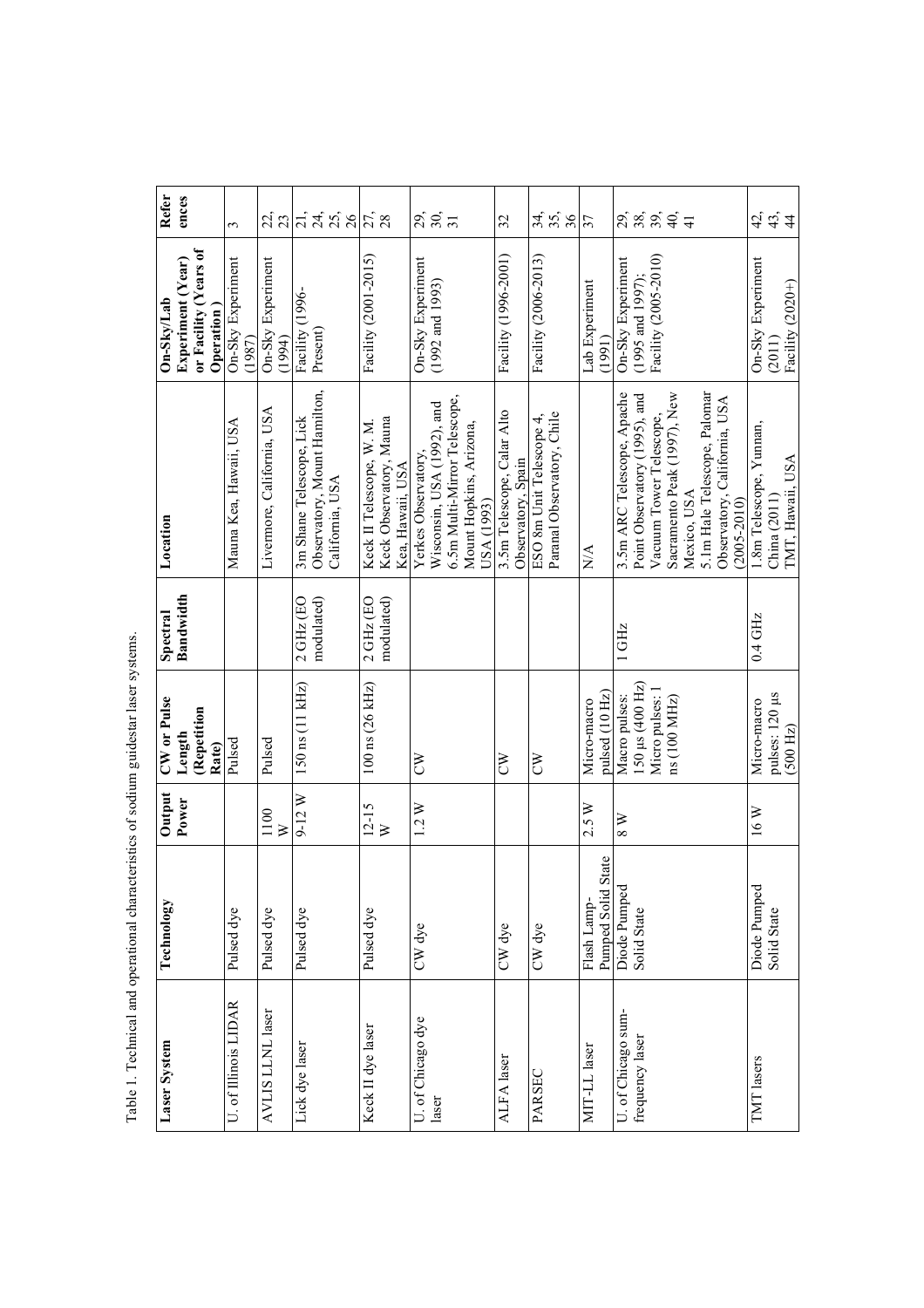| 4 <i>4 4</i><br>4 4 4                                                                     | 52,                                       | 53                                               | 54                                               | 55                                                | 21,<br>26,<br>57                                                                                                     | 59                                                                     | ธิ 2<br>62                                             | 63,<br>64,<br>65                                       | $\overline{6}$                                   |                                       | 66                                     |
|-------------------------------------------------------------------------------------------|-------------------------------------------|--------------------------------------------------|--------------------------------------------------|---------------------------------------------------|----------------------------------------------------------------------------------------------------------------------|------------------------------------------------------------------------|--------------------------------------------------------|--------------------------------------------------------|--------------------------------------------------|---------------------------------------|----------------------------------------|
| Facility (2003<br>Present)                                                                | (2005<br>Facility (<br>Present)           | Facility (2011<br>Present)                       | Facility (2011<br>Present)                       | Facility (2006-<br>Present)                       | Facility (2016+)<br>Lab Experiment<br>$(2006-Present);$                                                              | Lab Experiment<br>Facility (2016+)<br>$(2011-Present);$                | Facility (2013-<br>Present)                            | Facility (2015+)                                       | Facility (2020+)                                 | Facility (2015+)                      | Facility (2020+)                       |
| Optical Range, Kirtland Air<br>Force Base, New Mexico,<br>3.5m Telescope, Starfire<br>USA | Gemini North 8m Telescope,<br>Hawaii, USA | Keck I Telescope, Hawaii,<br>USA                 | Gemini South Telescope,<br>Chile                 | Subaru 8m Telescope, Hawaii,<br>USA               | Observatory, Mount Hamilton,<br>3m Shane Telescope, Lick<br>California, USA                                          | Mount Stromlo Observatory,<br>EOS laser tracking station,<br>Australia | Paranal Observatory, Chile<br>ESO 8m Unit Telescope 4, | Paranal Observatory, Chile<br>ESO 8m Unit Telescope 4, | 39m European Extremely<br>Large Telescope, Chile | 10m Keck II Telescope,<br>Hawaii, USA | 25m Giant Magellan<br>Telescope, Chile |
| $10$ kHz                                                                                  | 550 MHz                                   |                                                  | 2.1 GHz                                          | $1.7$ GHz                                         | reported in<br>$[21]$ for $10$<br>laser with<br>W pulsed<br>$10\%$ duty<br>pulses at<br>L.8 GHz<br>$200$ ns<br>cycle |                                                                        | modulated)<br>550 MHz<br><b>EO</b>                     | 5 MHz                                                  | 5 MHz                                            | 5 MHz                                 | $5$ MHz                                |
| Š                                                                                         | locked: 0.7 ns<br>$CW$ mode-<br>(76 MHz)  | locked: 0.4 ns<br>CW mode-<br>$(77 \text{ MHz})$ | locked: 0.4 ns<br>CW mode-<br>$(77 \text{ MHz})$ | locked: 1.0 ns<br>$(143 \text{ MHz})$<br>CW mode- | with 3 µs pulses<br>$(17$ kHz) $\left[57\right]$ or<br>$500$ kHz) [21]<br>200 ns pulses<br>CW or pulsed              | Š                                                                      | $\mathcal{E}$                                          | Š                                                      | Š                                                | <b>KO</b>                             | Š                                      |
| and $50$<br>$20\ \rm{W}$<br>$\geq$                                                        | 12 W                                      | $20\ \rm W$                                      | 50 W                                             | 5 N                                               | in 2006<br>reporte<br>(10 W)<br>$3-4W$<br>later<br>[21]<br>$\frac{1}{d}$ in<br>$[57]$                                |                                                                        | 20 W                                                   | 20 W                                                   | 20 W                                             | $20\ \rm{W}$                          | 20 W                                   |
| Diode Pumped<br>Solid State                                                               | Diode Pumped<br>Solid State               | Diode Pumped<br>Solid State                      | Diode Pumped<br>Solid State                      | Diode Pumped<br>Solid State                       | frequency laser<br>Fiber sum-                                                                                        | frequency laser<br>Fiber sum-                                          | Raman fiber laser                                      | Raman fiber laser                                      | Raman fiber lasers                               | Raman fiber laser                     | Raman fiber lasers                     |
| <b>SOR</b> lasers                                                                         | Gemini North laser                        | Keck I laser                                     | Gemini South laser                               | Subaru laser                                      | LLNL fiber laser                                                                                                     | EOS fiber laser                                                        | ESO PARLA fiber<br>laser                               | ESO 4LGSF fiber<br>lasers (Toptica)                    | <b>E-ELT</b> fiber lasers<br>(Toptica)           | Keck II fiber laser<br>Toptica)       | GMT lasers (Toptica)                   |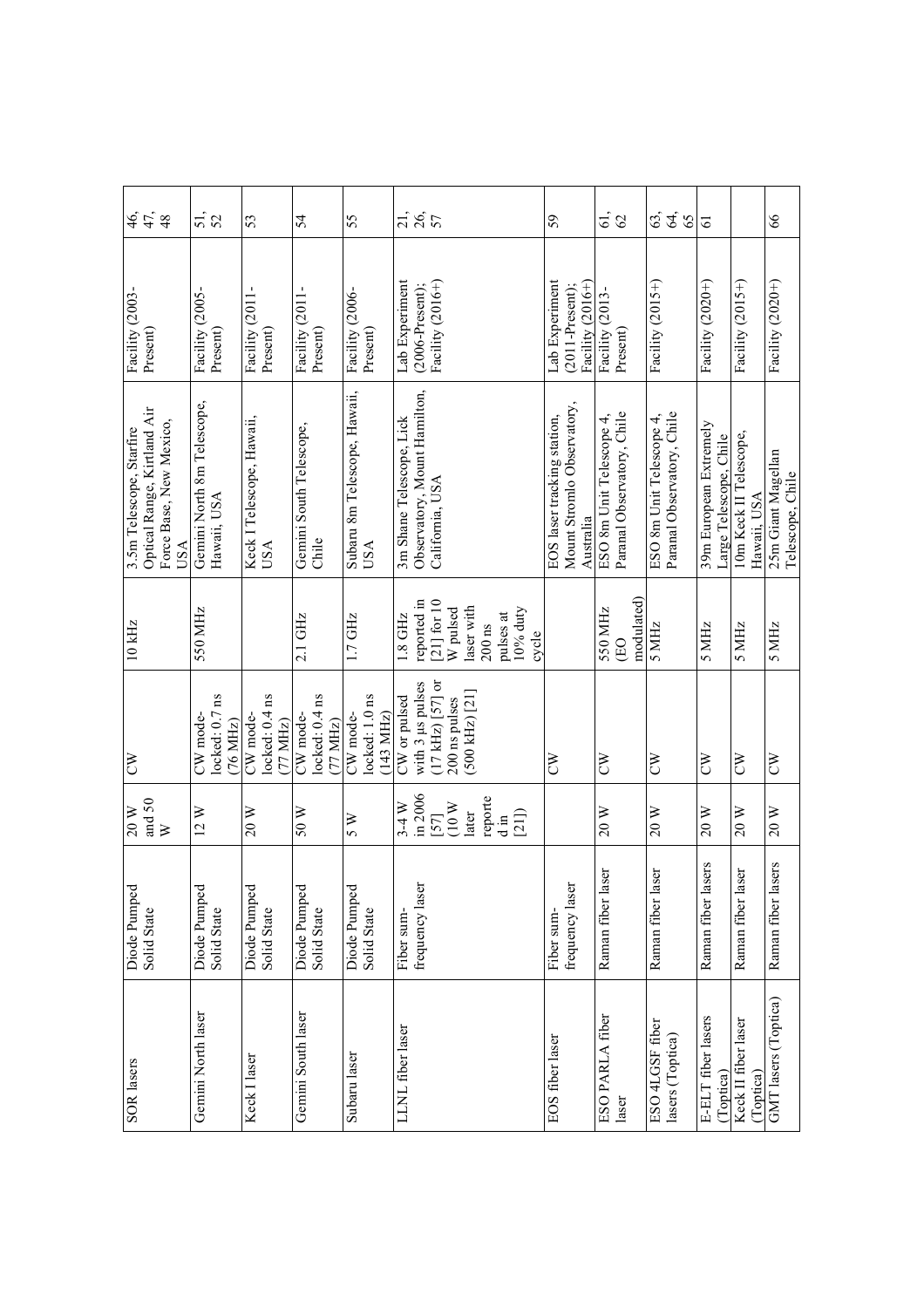### **2. LIQUID DYE LASERS**

#### **2.1 Pulsed Dye Lasers**

Studied and developed since the beginning of lasers some 50 years ago, liquid dye lasers were by far the most mature technology option for sodium light generation when in 1987 Thompson and Gardner sought to demonstrate the first sodium LGS in the history of LGS AO. The laser they used was a pulsed dye laser originally built by the University of Illinois Urbana-Champaign for use in mesospheric sodium LIDAR measurements [3]. A picture of the sodium LGS that was produced is shown in [4]. Over the years subsequent incarnations of the University of Illinois LIDAR laser system have been deployed at various other sites (e.g. at the Starfire Optical Range in New Mexico in 1994 and in 1997-2000 [5], on Mount Haleakala in Maui, Hawaii, in 2000-2005, and near Cerró Pachon in Chile from 2008 to Present [6-7]) to perform sodium layer monitoring campaigns, which have provided sodium abundance information and helped to refine the sodium laser requirements for LGS AO systems at these sites.

Throughout the 1970s, 1980s and 1990s, several billion dollars were invested to develop pulsed dye laser technology for the Atomic Vapor Laser Isotope Separation (AVLIS) program in the USA [22]. In 1994, Lawrence Livermore National Laboratory (LLNL) scientists diverted the 1.1 kW LLNL AVLIS dye laser beam to the sky to create the brightest sodium LGS ever over the city of Livermore in California [23]. This spectacular proof of concept paved the way for the design, fabrication, installation, and commissioning by the LLNL guidestar laser team of the first sodium guidestar facility laser at Lick Observatory in California [24]. The Lick dye laser has been operating since it had first light in 1996 [25], and will remain operational until next year when it is to be replaced by the LLNL fiber laser described in section 4.1 [26]. Building on their success, the LLNL team went on to build a second generation pulsed dye laser to be installed on the Keck II telescope in Hawaii [27]. Although large, cumbersome to operate, and messy, akin to a "dye laser factory", this laser has served the W. M. Keck Observatory well from its first light in 2001 until today (2015) [28]. Later this year the Keck II dye laser will be decommissioned and replaced with the commercial Raman fiber laser described in section 4.2 below.

### **2.2 Continuous-Wave (CW) Dye Lasers**

In the 1990s and early 2000s, smaller dye laser systems based on commercially available pump lasers and modified, commercial continuous wave (CW) dye laser cavities have also been used at various locations for sodium guidestar proof-of-concept experiments, including at the Yerkes Observatory in 1992 [29], and at the Multi-Mirror Telescope in Arizona in 1993 [30-31].

More advanced CW dye laser systems were subsequently developed to equip facility LGS AO systems at astronomical telescopes. In 1996, the Max Planck Institute for Astronomy and for Extra-Terrestrial Physics initiated the commissioning of the ALFA laser system on the Calar Alto Observatory 3.5-meter telescope in Spain [32]. During its five years of semi-regular operation until it was decommissioned in 2001, ALFA demonstrated to the European astronomy community that sodium LGS AO could work [33]. It also made it clear that a combination of higher laser output powers and more efficient laser spectro-temporal profiles to enhance mesospheric sodium photon return were required in order to enable sustainable, routine LGS AO operations at an astronomical observatory.

Lessons learned with ALFA were applied towards developing PARSEC, a second generation CW dye laser system for the European Southern Observatory (ESO) Unit Telescope 4 (UT4) at Paranal Observatory in Chile [34]. PARSEC used a custom dye laser cavity which pushed the limits of what two free flowing jets pumped by two commercial doubled Nd:YAG lasers each could achieve [35]. In 2006 PARSEC created the first sodium LGS in the Chilean skies [36], enabling sodium LGS AO operations at ESO Paranal until 2013 when PARSEC was replaced by the PARLA Raman fiber laser system described in section 4.1 below.

## **3. SOLID-STATE LASERS WITH BULK OPTICS**

The late 1980s and early 1990s saw the emergence of solid-state laser technology. Solid-state lasers held the promise of replacing messy liquid dye lasers, most of which employed flammable solvents and/or carcinogenic dyes both unwelcome at remote telescope locations, with clean, safer laser systems using non-linear crystals to produce sodium light.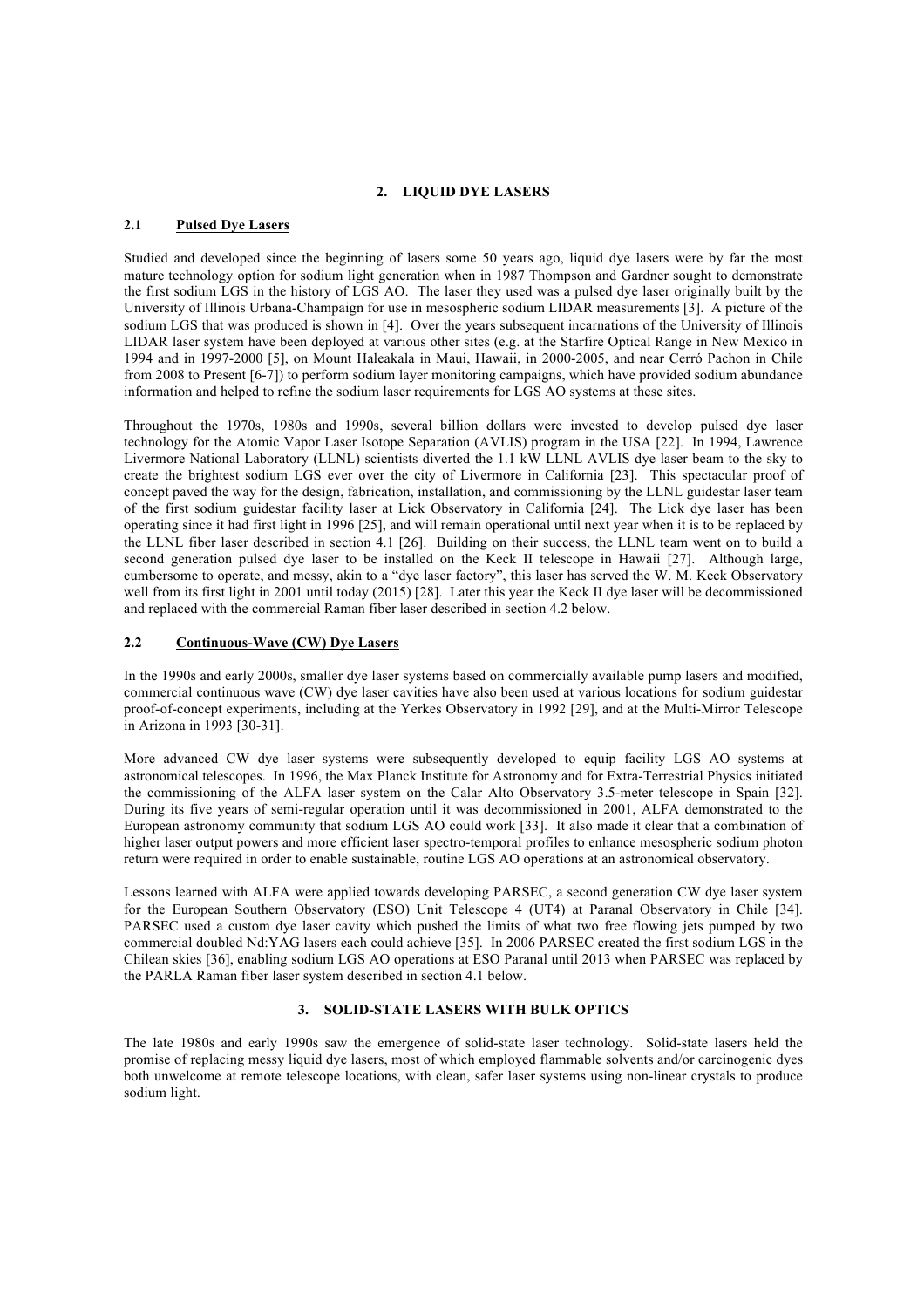## **3.1 Macro-Micro-Pulsed Sum-Frequency Lasers**

The first sodium solid-state laser source was developed as early as 1991 at the Massachusetts Institute of Technology/Lincoln Lab (MIT/LL) [37]. The MIT/LL laser, which combined two flash lamp-pumped Nd:YAG macro-micro pulsed laser beams at 1064 nm and 1319 nm in a non-linear crystal to produce 589 nm, proved the concept of a sodium guidestar solid-state laser viable in the laboratory. MIT/LL went on to develop a second generation of their "sum-frequency laser" for the University of Chicago, this time using diode lasers instead of flash lamps to pump the Nd:YAG laser crystals. The laser was brought to the 3.5-meter ARC telescope at Apache Point Observatory, New Mexico, where in 1995 it was successfully tested on the sky as part of the Chicago Adaptive Optics System, ChAOS [38], and later at the NOAO Vacuum Telescope Tower at Sacramento Peak [29, 39]. The University of Chicago developed a third generation sum-frequency laser 4, which was installed at the 5-meter Hale Telescope at Palomar Observatory, California, in 2004. The University of Chicago sum-frequency laser became part of the Palomar Adaptive Optics (PALAO) system for a number of years until it was decommissioned due to budgetary constraints [41].

The Thirty-Meter Telescope (TMT) is currently the only Extremely-Large Telescope (ELT) organization that is planning to use macro-micro-pulsed sum-frequency lasers to create six to nine sodium LGS for the TMT AO system [42] at horizon ~2020 in Hawaii. The TMT sodium guidestar lasers are being developed by the Technical Institute of Physics and Chemistry (TIPC) in Beijing, China [43]. A number of on-sky tests have been performed in China to characterize the sodium photon return from the TIPC sum-frequency laser prototype [44]. Encouraging results from these on-sky experiments indicate that the technology has the potential to meet the TMT sodium photon return requirements as predicted by [20].

### **3.2 Continuous-Wave Sum-Frequency Lasers**

In parallel with the astronomy community's early efforts to develop sodium LGS AO [3], Rayleigh LGS AO experiments were being conducted for the US Defense community at the Starfire Optical Range in Kirtland Air Force Base, New Mexico, using Rayleigh lasers [45]. These experiments confirmed the need for higher altitude LGS if LGS AO systems were to deliver greater AO correction performance for on-going satellite imaging and future space debris tracking applications. A sodium guidestar laser development program was initiated in the early 2000s, which selected a CW sum-frequency laser architecture in order to achieve the highest possible laser output powers and sodium photon returns. A 20 W version was built and commissioned on sky at the SOR in 2003 [46]. A more powerful, second generation CW sum-frequency laser was also developed which delivered 50 W of 589 nm single frequency, diffraction-limited laser output, and produced the highest photon return per Watt of laser power measured to date [47]. In 2006 both lasers were used in a landmark on-sky experiment showing that illuminating the sodium layer with a combination of single frequency laser beams respectively locked to the sodium D2a and D<sub>2b</sub> lines significantly enhanced the sodium photon return as predicted by simulations [48].

# **3.3 Continuous-Wave Mode-Locked Lasers**

Meanwhile in the early 2000s the Gemini Observatory set out to design and build the first (and to date only) facility Multi-Conjugate Adaptive Optics (MCAO) system for the Gemini South 8-meter telescope in Chile [49]. The Gemini MCAO System (GeMS) required five sodium LGS to operate [13], and Gemini identified the SOR CW sum-frequency laser technology as the technology of choice to meet the sodium photon return specifications for MCAO. The SOR 50 W laser was also the only laser system that had demonstrated output powers beyond 20 W both in the laboratory and on-sky. Multiple attempts were made to transfer the SOR CW sum-frequency laser technology for use by the international Gemini astronomy community, but these attempts failed due to insurmountable ITAR restrictions and IP logistics issues. Had this technology transfer succeeded, the landscape of sodium LGS AO systems in astronomy would probably look quite different today.

The only course of action left to the Gemini Observatory in order to procure a 50 W laser system for the MCAO project was to launch an ambitious, civilian laser research and development program. To that effect, the Gemini Observatory partnered with the NSF-funded Center for Adaptive Optics, the W. M. Keck Observatory, and the US Air Force Research Laboratory, and submitted a white paper proposal to the NSF seeking to develop "Facility Class Guide Star Laser Systems for Astronomical Adaptive Optics". The proposal was successful and in 2004 NSF awarded US\$3.3M to the project [50]. Complementary funding and significant in-kind resources were provided by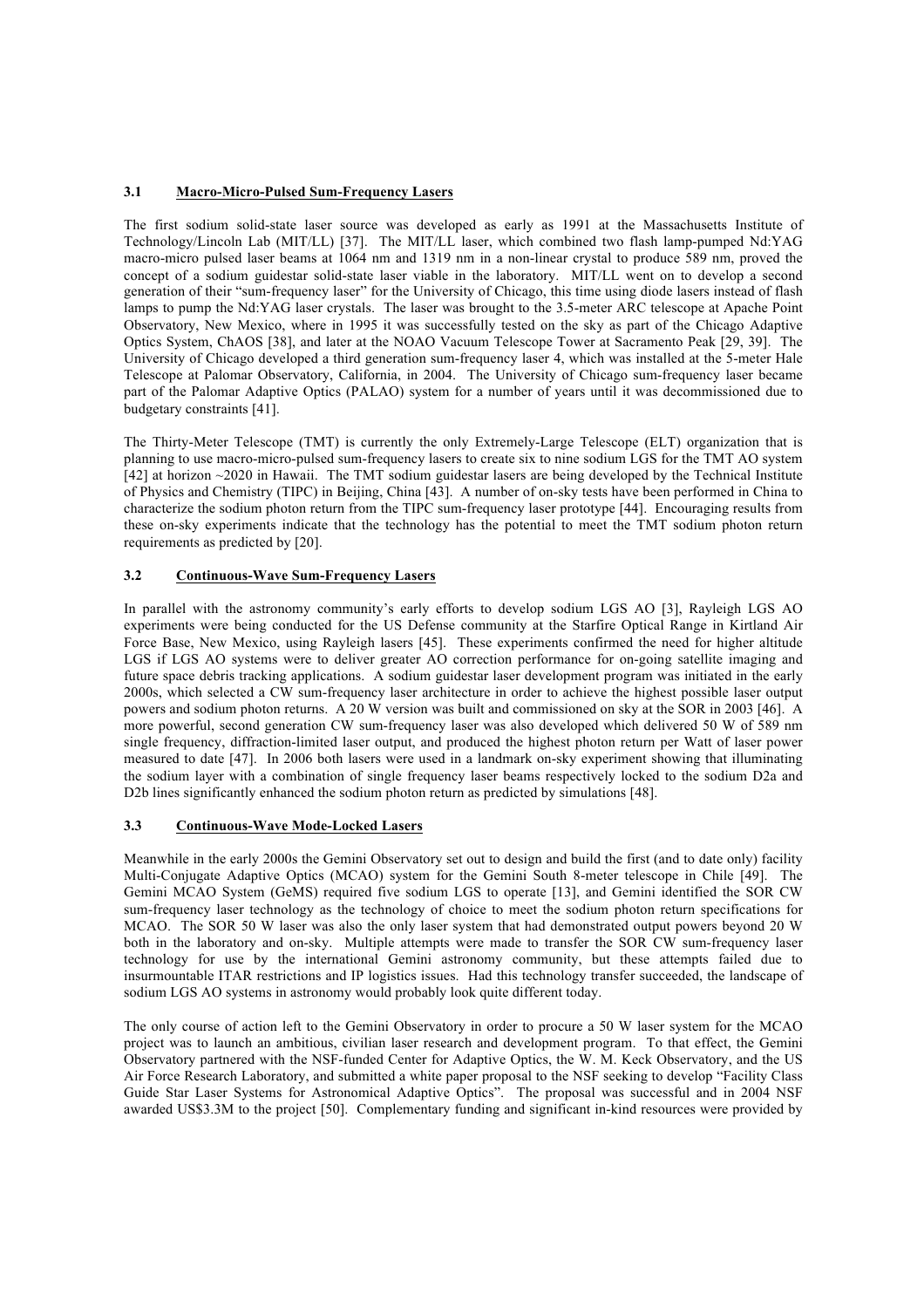the international Gemini partnership, the Center for Adaptive Optics, the W. M. Keck Observatory, and the US Air Force Research Laboratory. The overarching Gemini laser R&D program enabled the design, fabrication, installation and commissioning of three facility sodium guidestar lasers based on CW mode-locked sum-frequency laser technology developed by Lockheed Martin Coherent Technologies (LMCT) in Colorado: a 14 W laser for the Gemini North 8-meter telescope in Hawaii [51, 52]; a 20 W laser for the Keck I telescope in Hawaii [53]; and a 50 W laser for the Gemini South telescope in Chile [54]. The Gemini North laser was propagated to the sky for the first time in 2005, while the Keck I and Gemini South lasers had their first light six years later in 2011.

In 2002 the 8-meter Subaru telescope in Hawaii also adopted sum-frequency CW mode-locked laser technology as their baseline approach for the Subaru sodium LGS AO system, albeit with a more modest output power goal of 5 W. The Subaru laser was developed in Japan, and installed on the Subaru 8 meter telescope in Hawaii in 2006. The laser has been used for LGS AO observations since 2010 [55].

Nowadays four of the largest astronomical telescopes in the world (Subaru, Gemini North, Gemini South, and the Keck I telescope) offer routine sodium LGS AO science observations enabled by sum-frequency CW mode-locked laser technology. Although this technology has provided significant improvements over CW and pulsed dye laser technologies, it remains too expensive for broad adoption by other, less endowed observatories. Over time, sumfrequency CW mode-locked laser systems have also proved rather difficult to operate and maintain. Most importantly, CW mode-locked laser spectro-temporal formats are showing to be less efficient in exciting sodium atoms than CW single frequency lasers of comparable powers by a factor of  $\sim$ 3 or more [56], thus negating their output power advantage over less powerful but more efficient systems. As a result, both the Gemini South telescope and the Subaru telescope are now looking at the possibility to replace each of their sum-frequency lasers with the commercial Raman fiber laser described in the next section.

#### **4. FIBER LASERS**

Fiber lasers provide an appealing technology avenue to develop sodium guidestar lasers, due to their excellent beam quality, inherent sturdiness, and user friendliness once the corresponding fiber technology has reached full maturity. A number of technical approaches have been investigated which are described below.

#### **4.1 Sum-Frequency Fiber Lasers**

In ~2003, the Lawrence Livermore National Laboratory (LLNL) started to investigate an all-fiber sodium guidestar laser system architecture combining a 1583 nm beam with a 938 nm beam in a periodically poled stoichiometric lithium tantalate (PPSLT) non-linear crystal [57]. Although a number of technical and funding difficulties have slowed down the development of the LLNL fiber laser over the years, the system is now producing 10 W of pulsed output power with 200 ns pulses at 10% duty cycle in the Laboratory for Adaptive Optics at UC Santa Cruz, California. It is expected that the LLNL fiber laser will be installed on the Shane Telescope at Lick Observatory to replace the aging LLNL pulsed dye laser in 2016 [26].

Another type of sum-frequency fiber laser is being developed by EOS Space Systems, Australia, for use in LGS AO-enhanced space debris tracking applications [58]. The EOS fiber laser system combines a 1050 nm beam with a 1342 nm beam in a non-linear crystal to produce 589 nm [59]. The laser will be mounted on the EOS laser tracking station at the Mount Stromlo Observatory near Canberra, to enable LGS AO laser tracking of space debris with the AO Demonstrator bench built by the Australian National University (ANU). Within the framework of the Cooperative Research Centre for Space Environment Management (SERC) [60], SERC participants ANU, EOS Space Systems, and Lockheed Martin Space Systems, are also investigating the possibility to procure a commercial version of the Raman fiber laser described in section 4.2 below. This laser would be installed on the EOS 1.8-meter telescope at Mount Stromlo for use by SERC Research Programs #1 (Tracking, Characterization and Identification of Space Objects) and #4 (Preservation of the Space Environment, i.e. de-orbiting of space debris via photon pressure).

# **4.2 Raman Fiber Lasers**

In 2005, while solid-state laser technologies using bulk optics were being developed in the United States, the European Southern Observatory (ESO) initiated their own research and development program to develop sodium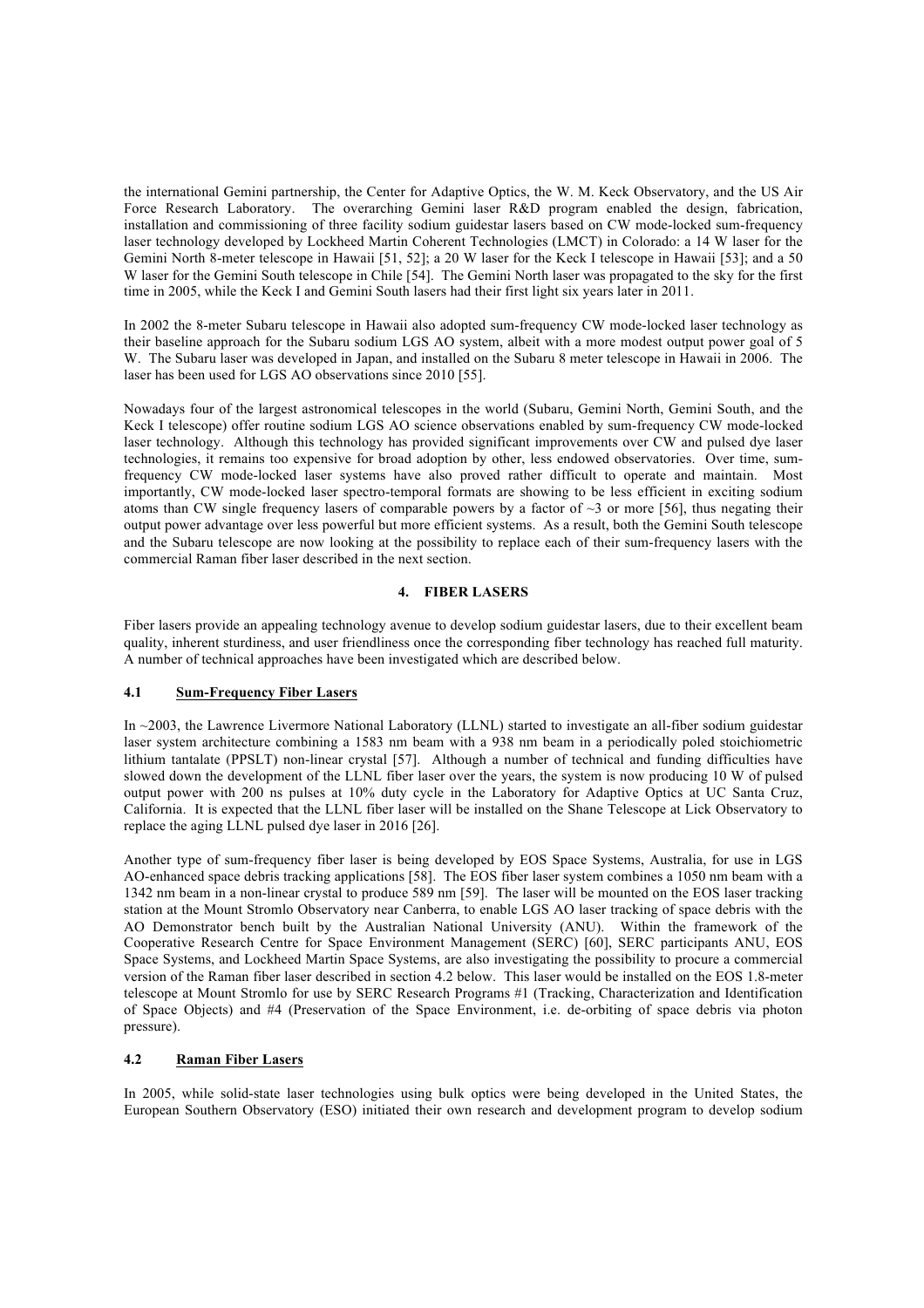guidestar laser sources based on Raman fiber technology. The approach identified by ESO as the most promising technology to create high power, stable 589 nm output relies on the non-linear Raman effect to convert 1120 nm light into 1178 nm light in a Raman fiber. The 1178nm Raman fiber laser output is then converted to 589 nm via Second Harmonic Generation (SHG) in a non-linear lithium tri-borate (LBO) crystal. Initial experiments were conducted at the ESO headquarters in Garching, Germany, in close collaboration with industry [61]. In 2009, 589 nm output powers in excess of 50 W were demonstrated in the ESO laboratory. ESO went on to develop PARLA, a rugged version of the ESO Raman fiber laser prototype meant to replace PARSEC, the CW dye laser installed on the Very Large Telescope (VLT) Unit Telescope 4 (UT4) at Paranal Observatory. The 20 W PARLA laser was successfully commissioned in 2013 [62].

During that time ESO also entered into a licensing agreement with their industry partners, German laser company Toptica, and Canadian fiber laser company MPB Communications, so that the Raman fiber laser could be fully engineered and produced commercially [63]. ESO procured the first four commercial units of the Toptica "SodiumStar" laser [64] in order to equip the ESO AO Facility on the VLT UT4 with four sodium LGS. The first of the four SodiumStar lasers was propagated over Cerró Paranal earlier this year [65]. Commissioning of the other SodiumStar lasers in the 4LGS Facility is on-going. The SodiumStar laser development effort by Toptica and MPB Communications was led by ESO with collaboration from the W. M. Keck Observatory, the Thirty Meter Telescope (TMT) Organization, the Association of Universities for Research in Astronomy (AURA), and the Giant Magellan Telescope (GMT) Organization, using ESO and National Science Foundation (NSF) funding. Keck Observatory received the fifth Toptica SodiumStar unit in 2014 as part of this collaboration. The Keck SodiumStar laser is expected to replace the Keck II dye laser later this year.

The Toptica SodiumStar laser is currently the only commercially available sodium guidestar laser source. Both the ESO European Extremely Large Telescope (E-ELT), which will have six to eight sodium LGS, and the Giant Magellan Telescope (GMT), which will have six sodium LGS, have adopted Toptica SodiumStars as their baseline sodium guidestar laser option [61, 66]. Commissioning of the E-ELT and GMT LGS facilities are planned sometime during the first half of the next decade (2020s).

#### **5. SODIUM SEMICONDUCTOR LASERS**

The 2000s and early 2010s have seen the emergence and rapid development of semiconductor laser technology. Used in combination with non-linear frequency conversion schemes, semiconductor lasers offer new, efficient, scalable laser architectures to create a wide range of IR and visible wavelengths for a large variety of applications (see for instance [67, 68]). Early efforts to produce 589 nm output with semiconductor laser technology have yielded highly promising results [69-71]. This section describes the development status of 589 nm semiconductor lasers, the multiple advantages of these systems over first, second, and third generation sodium guidestar systems, and plans to develop sodium guidestar semiconductor lasers as the fourth generation, and possibly definitive solution for astronomy and SSA LGS AO applications.

# **5.1 Optically Pumped Semiconductor Laser (OPSL) Technology**

Optically Pumped Semiconductor Lasers (OPSLs), also known as Vertical External-Cavity Semiconductor Lasers (VECSELs), have inherent advantages as laser sources for precision spectroscopic applications [70]. Foundry costs to reach new wavelengths are relatively low because OPSLs, grown with Molecular Beam Epitaxy (MBE) or Metal-Organic Chemical Vapor Deposition (MOCVD), require little post-growth processing. OPSLs require no lateral confinement regions, electrical contacts, or other features across the wafer requiring masks for post-growth processing. Band-gap engineering of the lasing material allows for broad coverage of wavelengths, which can in turn provide wavelengths ranging from infrared to the UV through nonlinea1 frequency conversion [72]. The excellent beam quality and multi-Watt powers at fundamental wavelengths provided by OPSLs make single-step or sequential frequency conversion processes practical. Single spatial and longitudinal mode operation can be achieved with modest optical arrangements [73, 74, 75] and frequency stabilization [76, 77] is achieved using relatively standard techniques.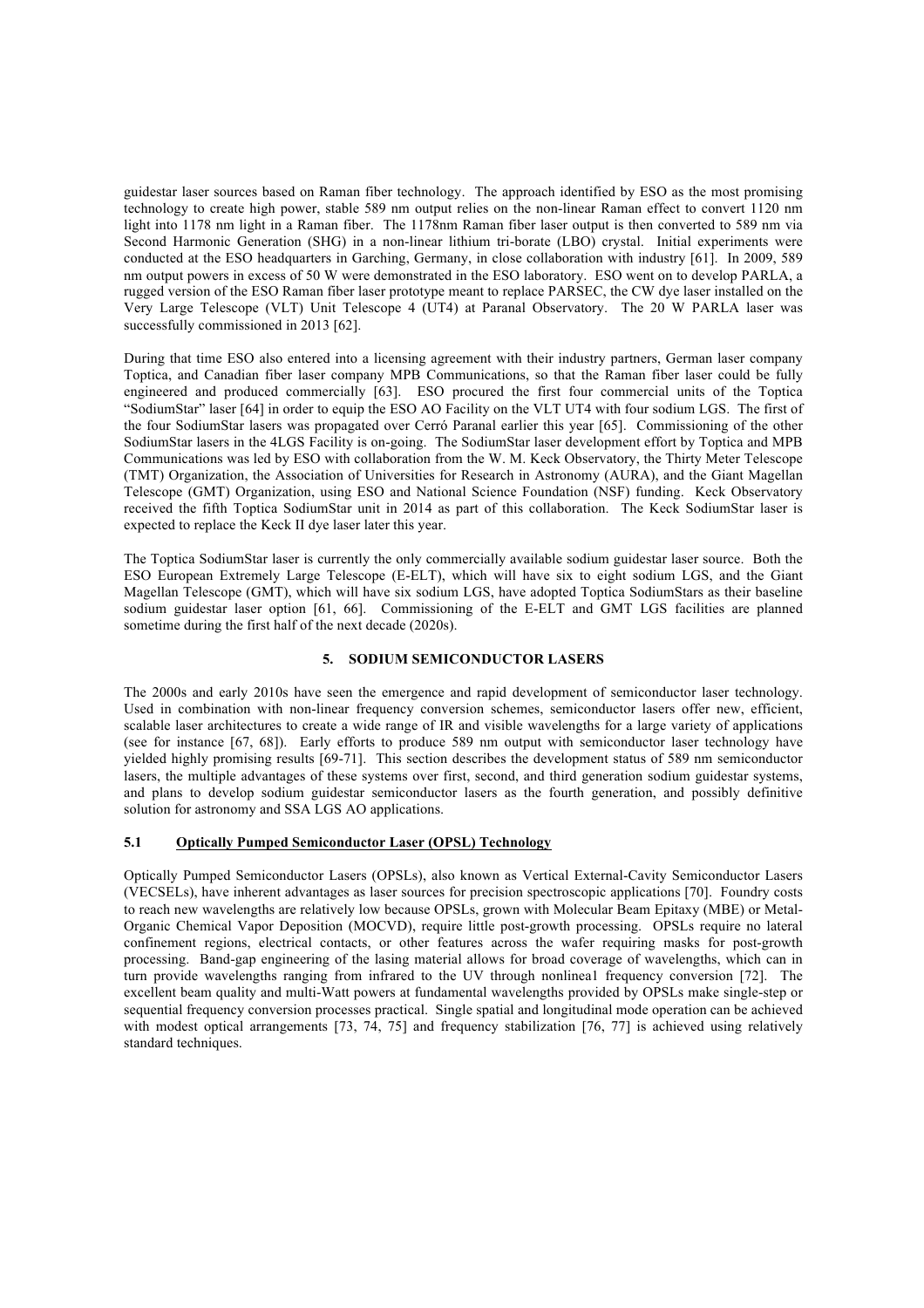





Fig. 2. Three-mirror cavity with frequency selection and second harmonic generation.

A schematic of the semiconductor gain structure (gain chip or gain mirror) is shown in Fig. 1. A high reflectivity Distributed Bragg Reflector (DBR) is grown on a GaAs substrate. A periodic quantum well (QW) gain region is grown on top of the DBR. A diamond heat spreader is bonded to the top of the structure. Pump light enters the structure through the heat spreader.

Thermal management is a key issue for all high power lasers. Heat in a high-power OPSL is generated in a "pancake" with a diameter of approximately 400 microns (the pump beam diameter) and a thickness of a few microns (the thickness of the QW gain region). As in other thin disk lasers this large aspect ratio is conducive to efficient heat removal. Chemical vapor deposition fabricated diamond heat spreaders have excellent thermal and optical properties. Thus most of the heat in the mounted OPSL chip is removed through the diamond at the top of the structure while the optical quality of the cavity is preserved.

The gain mirror is grown by MBE in a fashion to produce gain at 1178 nm [70]. Laser output resonant with the 589 nm wavelength transition in sodium is achieved through intra-cavity frequency doubling using a lithium triborate (LBO) non-linear crystal.

Fig. 2 shows the three-mirror cavity used to produce single-frequency output at the second harmonic of the fundamental laser wavelength. The cavity is similar to the two-mirror fundamental cavity with the addition of an intra-cavity turning mirror, mounted to a piezoelectric transducer (PZT), and a LBO nonlinear crystal, for Second Harmonic Generation (SHG). The cavity is designed to produce a waist at the semiconductor gain chip and also in the LBO. The intra-cavity turning mirror and the output coupler are both high transmission at the SHG wavelength, thus producing SHG output in two directions. A single-beam output can be obtained from this cavity by using a high reflectivity coating for the second harmonic on the output coupler, resulting in a single SHG beam exiting the intra-cavity turning mirror. To maximize the intra-cavity power at the fundamental wavelength the output coupler and intra-cavity turning mirror have high reflectivity at the fundamental wavelength.

Stable single-frequency output is obtained by temperature stabilizing the intra-cavity frequency selective elements (the Birefringent Filter (BRF) and etalon) and by active stabilization of the cavity length. Standard techniques for stabilization and tuning can straightforwardly be applied to the OPSLs. It is worth noting that the short, periodic gain structure in OPSLs eliminates spatial hole burning, which combined with the homogeneous broadening of the QWs means OPSLs can rather easily be made to run single frequency.

# **5.2 Early Guidestar OPSL Developments**

In 2009 Areté Associates received a Small Business Innovation Research (SBIR) grant from the National Science Foundation (NSF) to explore the *feasibility* of OSPLs for LGS applications. That work successfully developed the breadboard, moderate-power (3 W), single-frequency, 589 nm laser described in this section.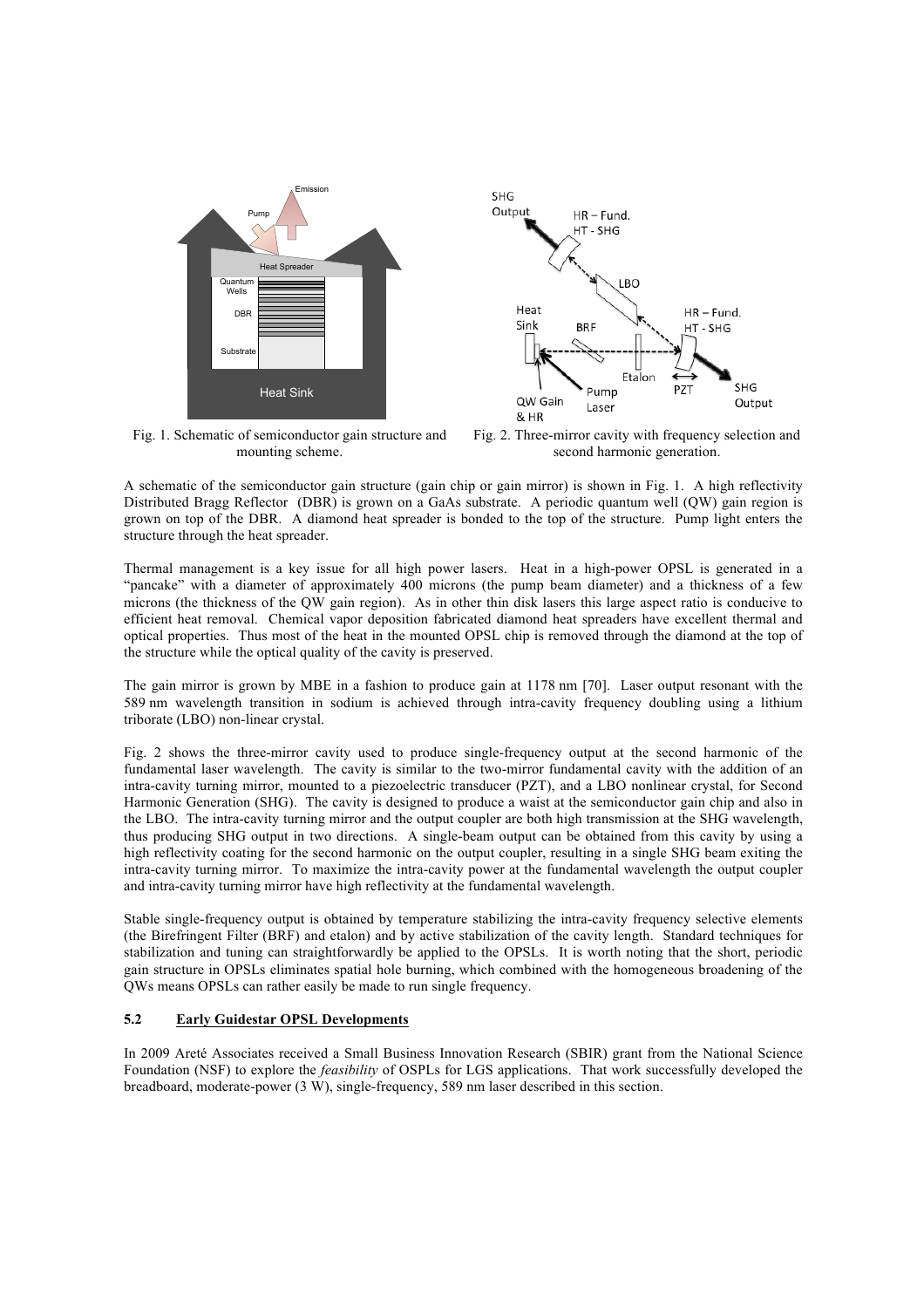The Optoelectronics Research Center (ORC) at Tampere University of Technology in Finland grew the 1178 nm OPSL chips used in the SBIR effort. ORC has been involved in OPSL research for more than 15 years. Other foundries have the necessary equipment and knowledge but lack their depth of experience. Areté has had a successful collaboration with ORC on OPSL development for nine years, producing OPSL chips for a variety of wavelengths, including 1178 nm. Gain materials to be used in future efforts to develop a guidestar OPSL will capitalize on the successful development of materials for the SBIR effort.



Fig. 3. Output power of the two-mirror fundamental OPSL cavity operating at ~1178 nm. Gain chip cooling water temperature was 15C.



Fig. 5. Output power of the frequency-doubled, three-mirror cavity producing ~589nm.



Fig. 4. Output power of the two-mirror cavity tuned in the vicinity of 1178 nm with the birefringent filter.



Fig. 6. Recent OPSL results demonstrating 20 W yellow output at 588nm.

The OPSL chip was used in two-mirror and three-mirror laser cavity configurations. The 1178 nm output power of the two-mirror fundamental cavity is shown in Fig. 3 for the bare cavity, cavity with BRF, and cavity with BRF and etalon [70]. The maximum output power,  $\sim$  12 W, dropped by only  $\sim$  10% with the addition of intra-cavity elements required for reliable single-frequency operation. The additional optical losses of the BRF and etalon reduce the pump power at which thermal rollover is observed. This is not surprising given the low-gain nature of "vertical" semiconductor lasers - due to the very short gain length of the quantum well structure. Subsequent work using gain chips from the same wafer and lower operating temperatures reported up to 14.2 W of 1178 nm output power with a BRF in the cavity [74].

Fig. 4 shows the broad tuning obtained with the 1178 nm OPSL using a two-mirror cavity with the etalon removed and a pump power of 26 W. The OPSL tuning was obtained by angle tuning the BRF; the observed tuning range of over 30 nm is typical of OPSL technology and illustrates that growth of the desired structures does not have to hit the desired wavelength with high precision. The gain structure produced during the SBIR effort is well suited for high-power 1178 nm operation and demonstrates our ability to produce OPSL chips optimized for the required LGS wavelength.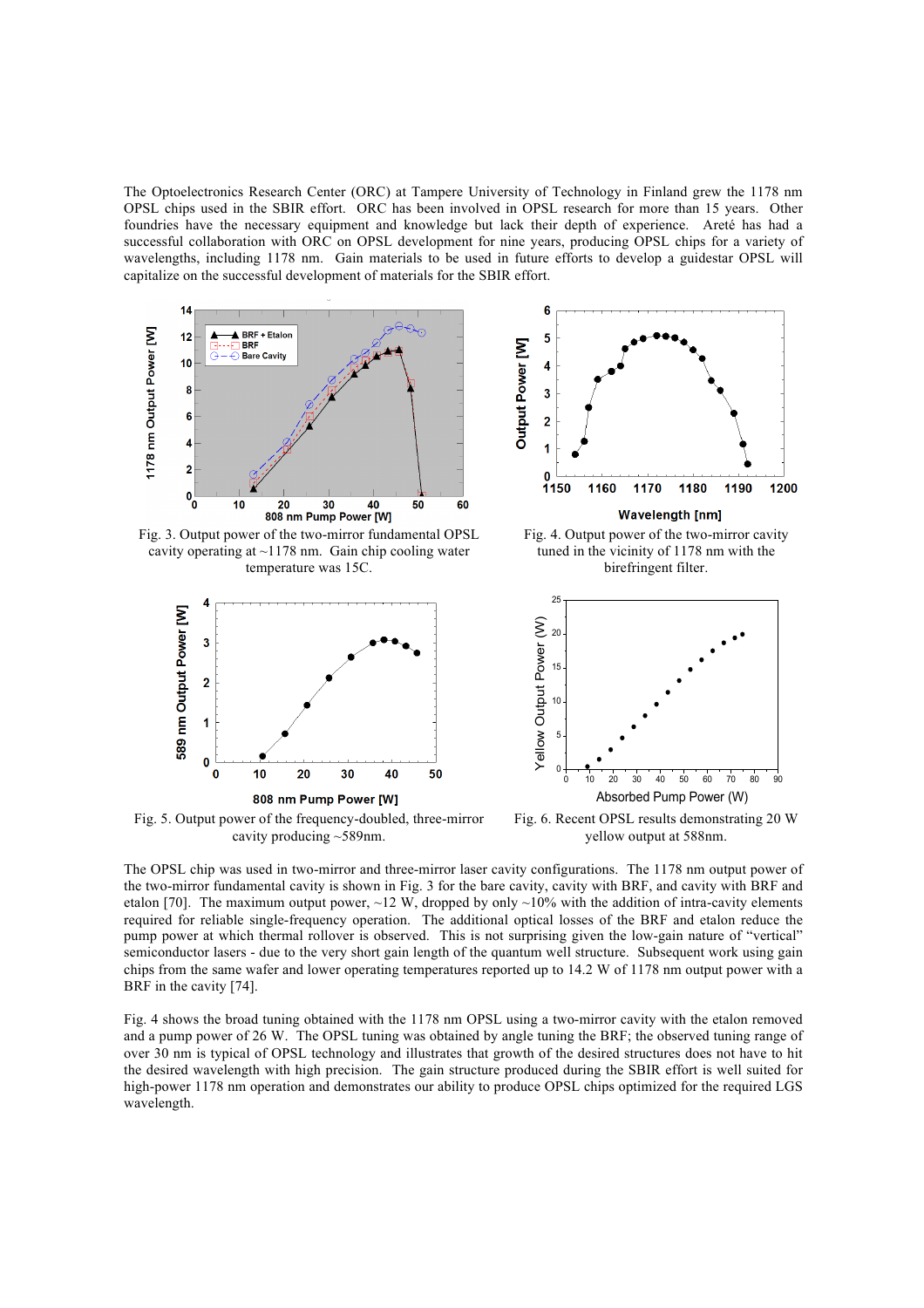Fig. 5 shows the frequency-doubled output power of a three-mirror OPSL employing an LBO nonlinear crystal for SHG. We obtained a maximum of 3.1 W at a pump power of 38 W for a diode-to-yellow efficiency of 8%, however the SHG conversion efficiency of the SBIR OPSL was not optimized. We estimate that with optimized optics this OPSL could have output twice as much yellow light, yielding a diode-to-yellow efficiency of 16%.

Spectral analysis of the 1178 nm and the 589 nm light exiting the OPSL was carried out with a scanning Fabry-Perot interferometer. The short-term (seconds) frequency stability of the 1178 nm output was observed to be of order 10 MHz. A portion of the 589nm light was directed into a sodium vapor cell. Strong fluorescence was measured as the laser was tuned across both sodium D2 features.

## **5.3 Present and Future Guidestar OPSL Developments**

The NSF SBIR effort confirmed that OPSLs could provide multi-watt, continuously tunable, good beam quality output narrowed and tuned to the sodium D2 transition.

Power scaling of the 589 nm OPSL requires the cavity to efficiently extract power from the pumped region of the OPSL chip while simultaneously removing heat from the gain material. Beyond the NSF SBIR, Areté Associates and ORC have continued work on power scaling OPSLs and demonstrated up to 20 W of multimode output (Fig. 6) at a wavelength of 588 nm [71]. The 20 W output was accomplished with 28% conversion efficiency from diode laser light to yellow – an impressive and encouraging result. Up to 15 W of single-frequency 588 nm output was obtained at the peak of the OPSL chip tuning range using a far-from-optimized cavity setup. When tuned to 589 nm the output power dropped but was still in excess of 12 W. This improved performance was primarily due to better thermal management and a cavity design matching the beam profile to a high-quality LBO crystal. Thus we have high confidence that a single-chip OPSL will produce 15-20 W output with little additional optical design required.

The Toptica SodiumStar laser provides a benchmark for present and future guidestar semiconductor laser development in terms of spectro-temporal format (CW single frequency), output power at the sodium D<sub>2a</sub> line (20 W), re-pumping power at the sodium  $D_{2b}$  line (2 W), spectral linewidth (5 MHz), and near-diffraction-limited beam quality. Our goal is to develop a guidestar semiconductor laser with comparable or better performance characteristics, in a significantly smaller package and at a significantly lower acquisition and operational cost for the astronomical and Space Situational Awareness LGS AO communities.

As predicted in [18, 19] and demonstrated in [47, 48], putting narrow frequency light on the sky on both sodium  $D_2$ transitions is important to maximize the sodium photon return flux. For optimal results at the 20 W laser output level the ratio of power on the  $D_{2a}$  to  $D_{2b}$  transition is approximately 10:1. There are two options for using OPSLs to produce a two-wavelength guide star output. First, because of the OPSL simple configuration it is possible to have one high-power laser locked to the  $D_{2a}$  transition and a second low-power laser locked to the  $D_{2b}$  transition. The two laser outputs could be combined using a polarization beam combining approach. Beam combining has to be done accurately to assure the beams overlap well in the sodium layer. A second means of achieving a two-wavelength output is to incorporate an electro-optic (EO) phase modulator to generate a low-power sideband on the high-power  $D_{2a}$  beam that is shifted to the  $D_{2b}$  line. Electro-optic modulators that can withstand the high optical power of the  $D_{2a}$  laser are currently available but optical damage of the crystal is a concern with extended use.

Producing higher powers with OPSLs is possible through careful thermal management and secondly through the use of multiple gain elements within the laser resonator. Optimizing the power output of any OPSL system requires good thermal management to extract heat from the gain region. The limiting mechanism in optical power generation is almost always thermally induced loss mechanisms in the gain mirror. Researchers at the University of Arizona achieved over 100W of output power near 1030nm through an innovative combination of heat spreaders, thermoelectric and water cooling [79].

Power scaling can also be readily achieved by series coupling of gain media as illustrated in Fig. 7 where multiple gain mirrors are within a single resonator and power output is effectively doubled [80, 81]. Power scaling in this fashion can also be used with intra-cavity frequency doubling to obtain very high powers in the visible region of the spectrum. In [80], nearly 25 W of laser power was generated using a dual gain mirror cavity incorporating a Lithium Triborate crystal to accomplish non-linear frequency conversion to 561 nm. Using a single gain mirror,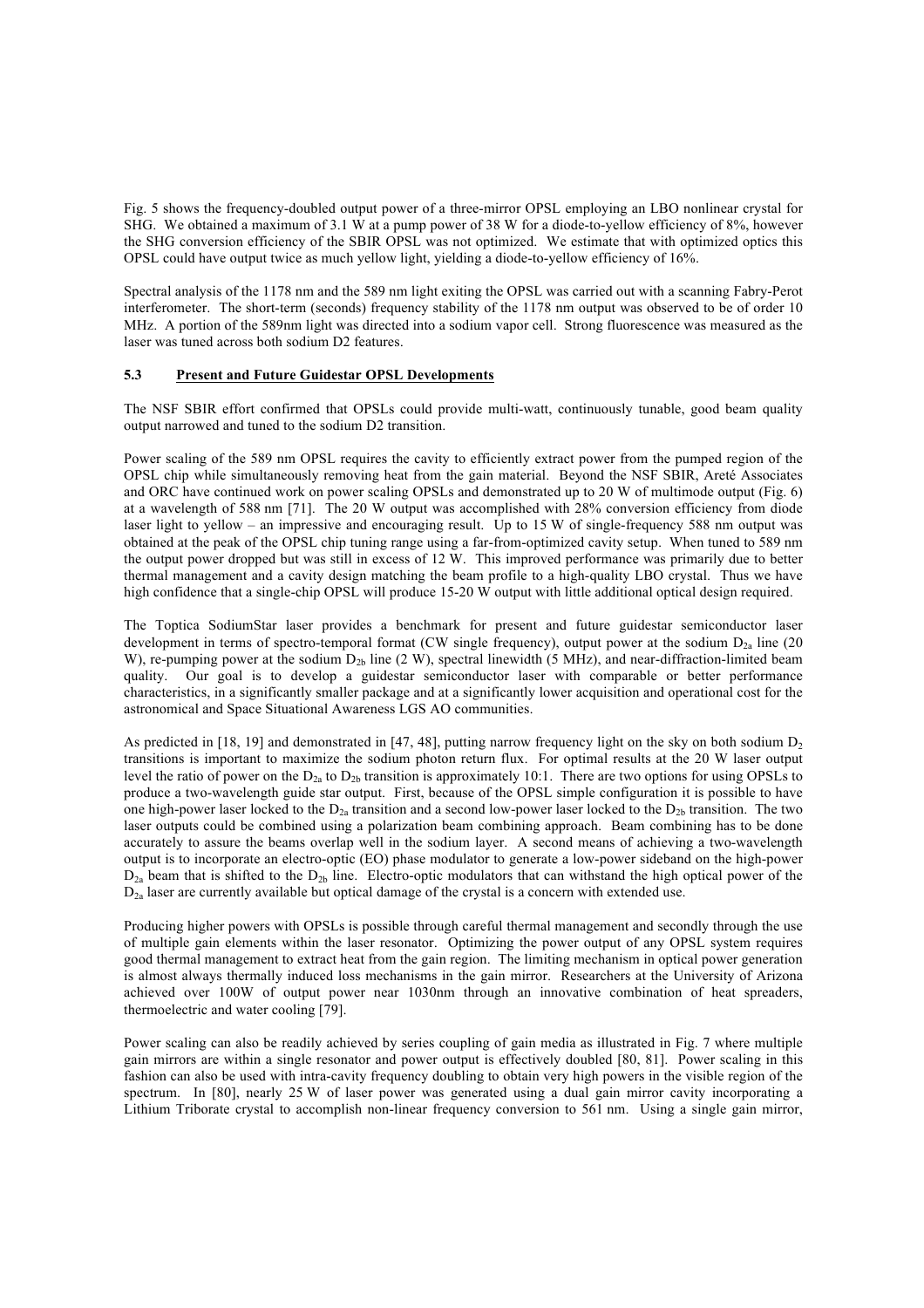11.5 W were obtained with an  $M<sup>2</sup>$  of 1.04. Insertion of an intracavity etalon to obtain single frequency operation reduced the RMS noise of the output. The power loss resulting from insertion of the etalon was not reported but in Areté's experience this usually results in a twenty percent decrease in output power at the harmonic wavelength. Researchers from Coherent Inc. used three gain mirrors to achieve up to 55 watts of frequency doubled output at 532nm in a TEM<sub>00</sub> beam with an M<sup>2</sup> value of 1.2 [81]. The impressive results of this experiment are shown in Fig. 7.

While power scaling in this manner lengthens the resonator and concomitantly reduces the longitudinal mode spacing, Areté has demonstrated single longitudinal mode operation of OPSLs using an intracavity etalon in resonators 60 cm in length. Because of the relatively small size of the gain media in OPSLs, power scaling and single mode operation can be simultaneously achieved in resonators of such length.



Fig. 7. 55W output power frequency doubled 532 nm demonstration using multiple gain mirrors in a single cavity. (Used with permission of Coherent Inc.)

Finally, it is important to note that temporal modulation of the output of OPSL lasers is relatively easy to achieve through pump laser current modulation and other methods. Consequently, it is straightforward to produce a wide variety of waveforms with pulse durations of 1-100 microseconds and longer.

An Advanced Technology and Instrumentation (ATI) proposal submission to the US National Science Foundation for a three year, US\$1.3M program to produce a full scale sodium guidestar OPSL prototype, and conduct on sky tests to demonstrate the system performance and reliability, was recently declined despite very good reviews.

The Australian National University (ANU) has also been investigating ways to progress the development of sodium guidestar semiconductor technology for the Australian and international LGS AO communities. The ANU is involved in a number of sodium LGS AO projects, which would greatly benefit from the availability of a smaller, simpler, and more affordable sodium laser source. ANU LGS AO projects include the Laser Tomography Adaptive Optics (LTAO) for the 25 meter Giant Magellan Telescope (GMT) [66], the sodium LGS AO Demonstrator for the EOS laser tracking station at Mount Stromlo Observatory near Canberra, Australia [58, 59], and a number of ongoing and prospective commercial projects for LGS AO-enhanced observations of satellite imaging and space debris ranging and deorbiting. Because ANU is a 5% partner in the international Giant Magellan Telescope project (along with Australian Astronomy Ltd, which contributes another 5% to the GMT project), and a participant in the Australian Government-funded Space Environment Management Cooperative Research Centre [60], the ANU is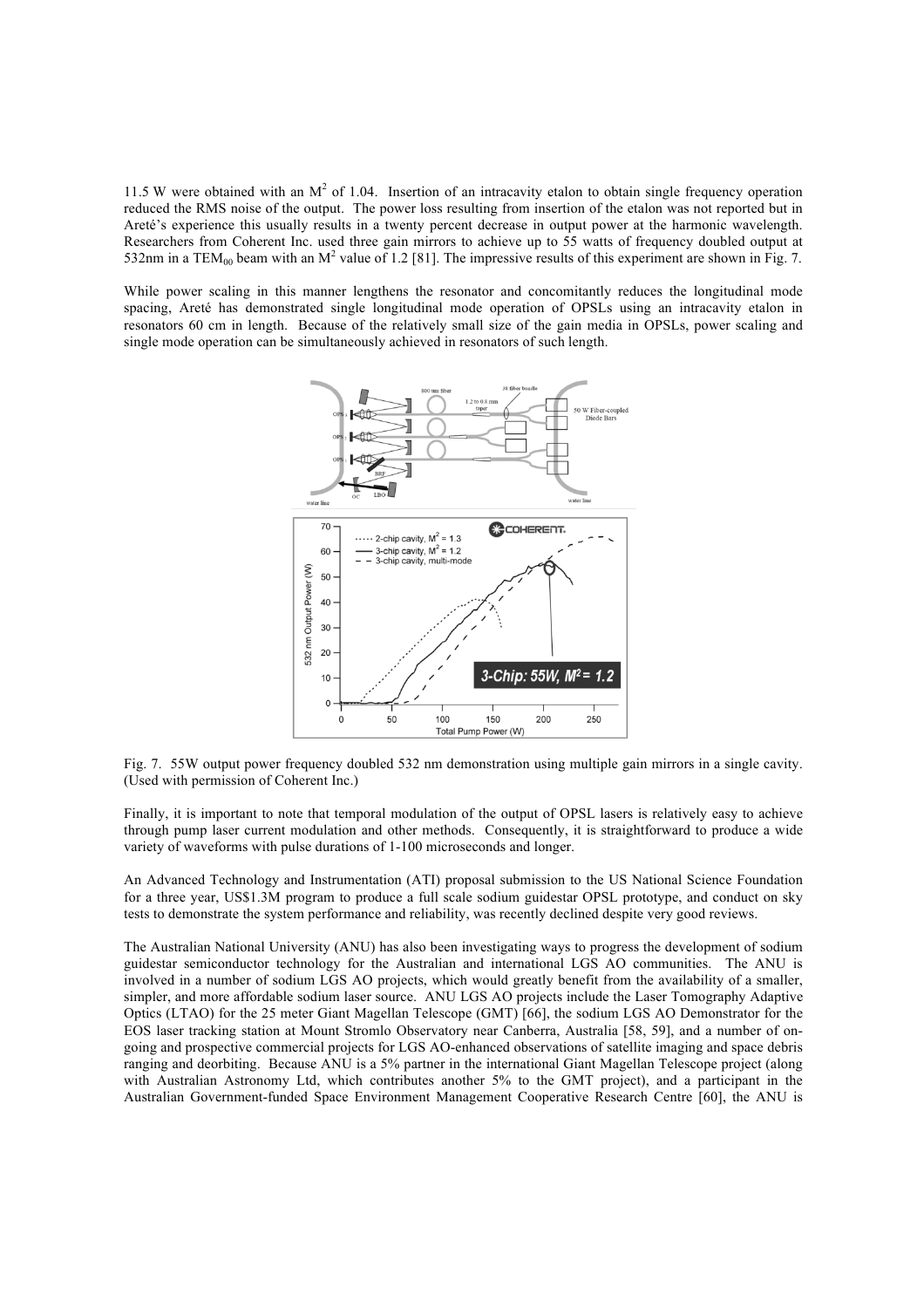particularly keen to develop a sodium guidestar semiconductor laser solution that would benefit both the astronomy and Space Situational Awareness (SSA) communities.

To that effect, the ANU has partnered with the Australian Astronomical Observatory (AAO), the University of New South Wales (UNSW), the Giant Magellan Telescope Organization, and SERC participants EOS Space Systems and Lockheed Martin Space Systems, to propose a Linkage Infrastructure Equipment and Facility (LIEF) program to the Australian Research Council (ARC). This AU\$1.3M program aims to deliver the first prototype semiconductor sodium laser for astronomy, space debris tracking, and bio-fuel combustion experiments, and to demonstrate the prototype in the laboratory at UNSW in Canberra, and on-sky at the EOS laser tracking station on Mount Stromlo. Areté Associates would contribute significant in-kind to the program and be the principal contractor to develop the semiconductor laser prototype. The ARC is expected to announce the results of the 2016 LIEF program in the October/November 2015 time frame.

#### **5.4 A Smaller, Simpler, and More Affordable Guidestar Laser**

Table 2 presents the advantages of OPSL technology where sodium guidestar laser applications are concerned. One of the primary advantages associated with OPSLs is the ability to generate the desired wavelength with straightforward and mechanically robust methods. The low complexity of the OPSL laser head minimizes acquisition and operational costs of the system. In particular, observatory technicians will be able to carry out routine OPSL operation and maintenance without advanced training.

| Characteristic              | <b>Description</b>                        | <b>Guide Star Laser Implications</b>         |
|-----------------------------|-------------------------------------------|----------------------------------------------|
| <b>Low Acquisition Cost</b> | $20 - 40$ kS/W                            | Affordable to large and small observatories  |
|                             |                                           | Spare laser is a realistic option            |
| Low Complexity              | Low parts count                           | Small number of failure points               |
|                             | Impervious to gravity orientation         | Reduced maintenance time                     |
| <b>Small Size</b>           | Laser Head $\sim$ 2 ft <sup>3</sup>       | Flexible mounting on telescope structure is  |
|                             | Electronics Head $\sim$ 2 ft <sup>3</sup> | enabled                                      |
| <b>Serviceability</b>       | Routine maintenance by technician         | Minimizes system downtime and repair costs   |
|                             | Laser head is field replaceable           |                                              |
| <b>Supply Chain</b>         | Components are commonly available         | High likelihood Areté will be able to        |
|                             | Multiple vendor options                   | continue production well into the future for |
|                             | Standard semiconductor growth means       | the limited guide star laser market          |
|                             | multiple vendors exist for OPSL chips     |                                              |

Table 2. Summary of OPSL advantages for sodium guidestar applications.

OPSLs operating at visible wavelengths have demonstrated lifetimes greater than 10,000 hours which bodes well for operation in observatories. The compact nature and relatively low cost of the OPSL also positively impact service and reliability. The laser head and pump diodes are likely to be separate field replaceable units. The low cost of the laser head makes it possible for the observatory to own a spare and the size allows replacement with minimal telescope downtime. Repair of the problem laser head will occur at the factory, not at the observatory, thus eliminating expensive service calls to remote sites.

Areté Associates estimates that it can produce a laser guide star system, comprised of a single 15-20 W laser head and the ancillary equipment necessary to provide laser operation, diagnostics, environmental control, and a user interface for approximately US\$800,000 once initial laser development is complete. This corresponds to a cost of US\$40,000/Watt, roughly a factor of 2.5 less than the cost estimated for existing sodium guidestar laser systems in the AO Roadmap document produced by the US AO community in 2008 [78]. Where multiple lasers are deployed within the same observatory additional cost savings will be recognized because the control system cost will be distributed across the number of lasers. Note that these are estimates of first time costs. Once product maturity is established, for systems utilizing multiple lasers, production costs of \$20,000-30,000/W are achievable representing a factor of five cost savings in comparison to the AO Roadmap Committee's benchmark cost.

In comparison with other technologies the OPSL technology has a low-risk supply chain because the components are readily available from multiple vendors. The only critical component is the OPSL chip but since the chip is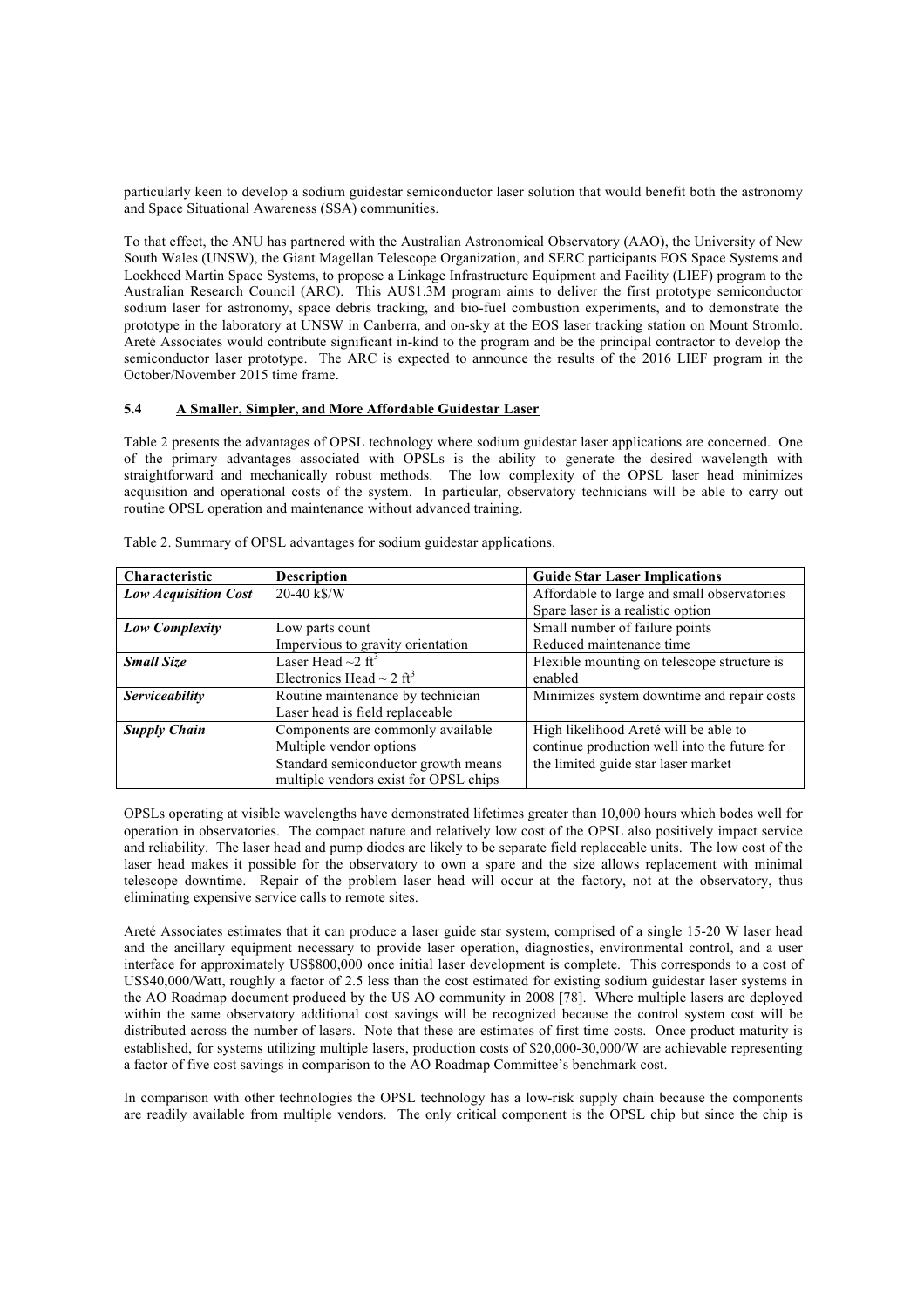grown by standard semiconductor growth techniques using standard semiconductor materials we expect that multiple vendors can produce chips if quantities are needed beyond the current supply. A 2 inch wafer produces hundreds of gain chips and can be produced for less than \$100,000.

### **6. CONCLUSION**

Sodium Laser Guide Star Adaptive Optics for astronomy and Space Situational Awareness applications require powerful, reliable 589 nm laser sources with spectro-temporal formats tailored to maximize the mesospheric sodium photon return. Three generations of sodium guidestar technologies have been developed since the LGS concept was initially proposed in the 1980s: dye lasers in the  $\sim$ 1990s, solid-state sum-frequency lasers in the  $\sim$ 2000s, and fiber lasers in the  $\sim$ 2010s.

The Toptica SodiumStar laser based on Raman fiber laser technology developed at the European Southern Observatory (ESO) is currently the only commercially available option for sodium guidestar applications. Four SodiumStar laser units are about to be deployed in the field by ESO in Chile, and one more unit by the Keck Observatory in Hawaii. A number of other observatories are also considering the possibility to replace their existing sodium laser systems with Toptica lasers, and two of the three Extremely Large Telescopes (the E-ELT and GMT) include six or more Toptica lasers in their baseline LGS facility designs. Although third generation fiber lasers represent a very significant improvement over the first generation (dye) and second generation (solid state) lasers, these systems remain expensive to procure, and there is technical and programmatic risks associated with the current sole source supplier situation.

Past and present semiconductor laser technology developments have proven that semiconductor guidestar lasers are a viable option to produce a fourth generation sodium guidestar laser source. Areté Associates, the Australian National University, and their academic and industry partners, believe that semiconductor laser technology could provide a competitive alternative to Raman fiber lasers, and are actively seeking funding to develop a first, full-scale prototype of a semiconductor laser for astronomy and Space Situational Awareness applications.

# **7. ACKNOWLEDGMENTS**

Author Céline d'Orgeville wishes to thank the Cooperative Research Centre for Space Environment Management (SERC Limited) for providing travel support to attend the AMOS 2015 conference and present this paper.

Author Gregory J. Fetzer wishes to recognize a long and fruitful interaction with the Optoelectronics Research Centre in Tampere, Finland and in particular with Dr. Tomi Leinonen. Additionally, the author recognizes the support of the National Science Foundation for SBIR Grant Number IIP0956879 which funded some of the OPSL work discussed here.

## **8. REFERENCES**

- [1] Babcock, H. W., *PASP* 65, 1953.
- [2] Foy, R., and Labeyrie, A., "Feasibility of Adaptive Telescope with Laser Probe," *A&A* 152, L29, 1985.
- [3] Thompson, L. A., and Gardner, C. S., "Experiments on laser guide stars at Mauna Kea Observatory for adaptive imaging in astronomy", *Nature* 328, 229-231, 1987.
- [4] http://www.lairdthompson.net/aohist.html
- [5] Xiong, H., Gardner, C. S., and Liu, A.Z., "Seasonal and nocturnal variations of the mesospheric sodium layer at Starfire Optical Range, New Mexico," *Chin. J. of Geophys.* 46, 432-437, 2003.
- [6] https://www.ece.illinois.edu/newsroom/article/143
- [7] https://cedarweb.vsp.ucar.edu/wiki/images/c/c9/2015CEDAR\_Highlight3\_Swenson.pdf
- [8] Morris, J. R., "Efficient excitation of a mesospheric sodium laser guide star by intermediate-duration pulses," *JOSA A* 11, 1, 832-845, 1994.
- [9] Telle, J. M., Milonni, P. W., and Hillman, P. D., "Comparison of pump-laser characteristics for producing a mesospheric sodium guidestar for adaptive optical systems on large-aperture telescopes", *Proc. SPIE* 3264, 1998.
- [10] Milonni, P. W., Fugate, R. Q., and Telle, J. M., "Analysis of measured photon returns from sodium beacons", *JOSA A* 15, 1, 1998.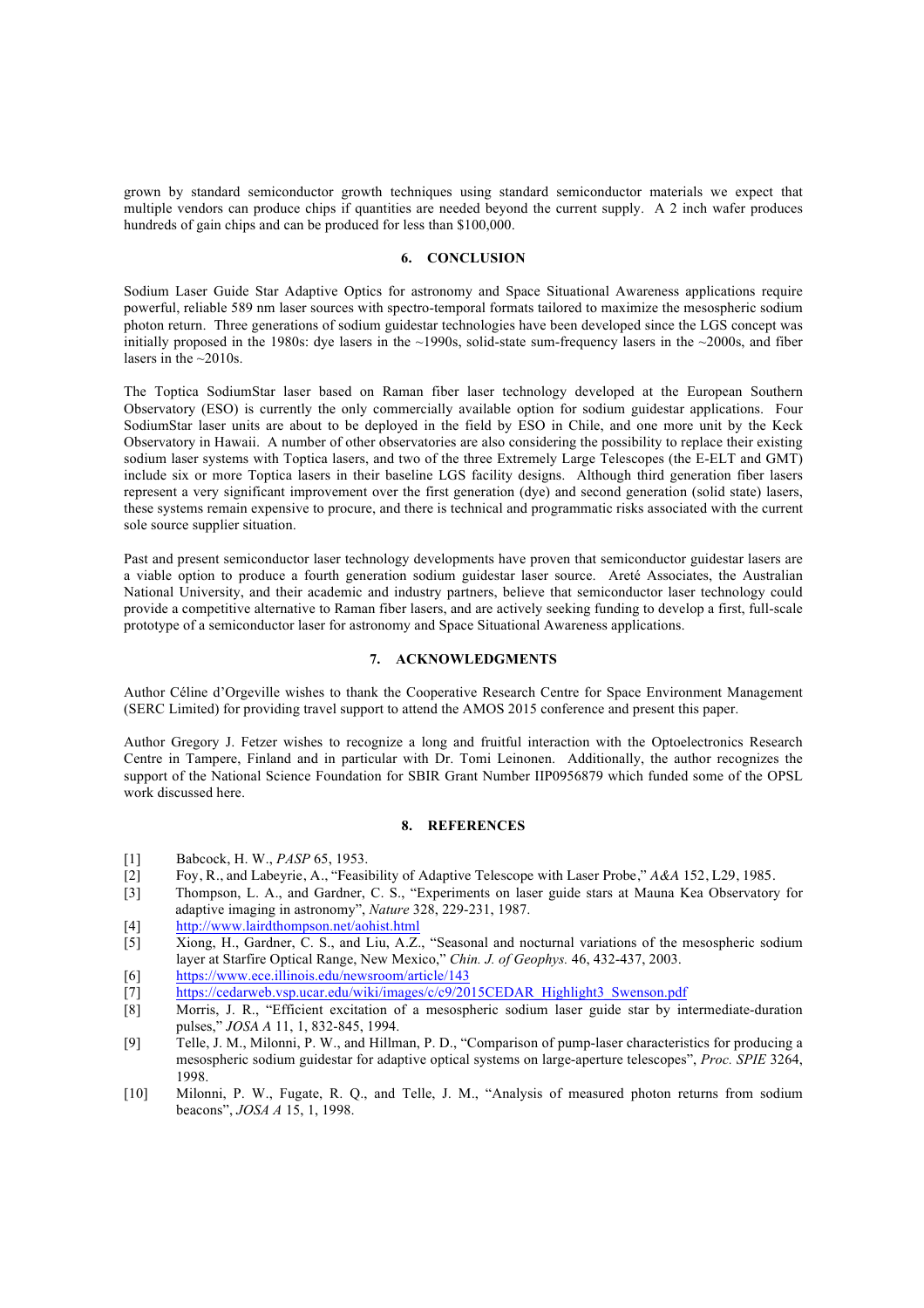- [11] Milonni, P. W., Fearn, H., Telle, J. M., Fugate, R. Q., "Theory of continuous excitation of sodium atoms," *JOSA A* 10, 2555, 1999.
- [12] D'Orgeville, C., Rigaut, F. J., and Ellerbroek, B. L., "LGS AO photon return simulations and laser requirements for the Gemini LGS AO program," *Proc. SPIE* 4007, 131, 2000.
- [13] D'Orgeville, C., Bauman, B. J., Catone, J. W., Ellebroek, B. L., Gavel, D. T., Buchroeder, R. A., "Gemini north and south laser guide star systems requirements and preliminary designs," *Proc. SPIE* 4494, 302, 2001.
- [14] Kibblewhite, E., "Calculation of returns from Sodium beacons for different types of lasers," *Proc. SPIE* 7015, 70150M, 2008.
- [15] Holzlöhner, R., Bonaccini Calia, D., and Hackenberg, W., "Physical Optics Modeling and Optimization of Laser Guide Star Propagation," *Proc. SPIE* 7015, 701521, 2008.
- [16] Moussaoui, N., Holzlöhner, R., Hackenberg, W., and Bonaccini Calia, D., "Dependence of sodium laser guide star photon return on the geomagnetic field," *A&A*. 501, 793-799, 2009.
- [17] Moussaoui, N., Clemesha, B. R., Holzlöhner, R., Simonich, D. M., Bonaccini Calia, D., Hackenberg, W., and Batista, P. P., "Statistics of the sodium layer parameters at low geographic latitude and its impact on adaptive-optics sodium laser guide star characteristics," *A&A* 511, A31, 2010.
- [18] Holzlohner, R., Rochester, S., Calia, D. B., and Budker, D., "Optimization of cw sodium laser guide star efficiency," *A&A* 510, A20, 2010.
- [19] Holzlöhner, R., Rochester, S. M., Pfrommer, T., Bonaccini Calia, D., Budker, D., Higbie, J. M., and Hackenberg, W., "Laser Guide Star Return Flux Simulations Based on Observed Sodium Density Profiles," *Proc. SPIE* 7736, 77360V, 2010.
- [20] Rochester, S., Otarola, A., Boyer, C., and Budker, D., "Modeling of pulsed laser guide stars for the thirty meter telescope project," *JOSA B* 29, 8, 2176, 2012.
- [21] Rampy, R., Gavel, D., Rochester, S., Holzlöhner, R, "Investigations of long pulse sodium laser guide star," *Proc. SPIE,* 8447, 84474L, 2012.
- [22] https://str.llnl.gov/str/Hargrove.html
- [23] Avicola, K., Brase, J. M., Morris, J. R., Bissinger, H. D., Duff, J. M., Friedman, H. W., Gavel, D. T., Max, C. E., Olivier, S. S., Presta, R. W., Rapp, D. A., Salmon, J. T., and Waltjen, K. E., "Sodium-layer guidestar experimental results", *JOSA A* 11, 825-831, 1994.
- [24] Friedman, H. W., Erbert, G. V., Kuklo, T. C., Salmon, J. T., Smauley, D. A., Thompson, G. R., Malik, J. G., Wong, N. J., Kanz, V. K., Neeb, K., "Sodium beacon laser system for the Lick Observatory", *SPIE Proc* 2534, 150-160, 1995.
- [25] Max C. E., "Image Improvement from a Sodium-Layer Laser Guide Star Adaptive Optics System," *Science* 277, 1649-1652, 1997.
- [26] Gavel, D., Kupke, R., Dillon, D., Norton, A., Ratliff, C., Cabak, J., Phillips, A., Rockosi, C., McGurk, R., Srinath, S., Peck, M., Deich, W., Lanclos, K., Gates, J., Saylor, M., Ward, J., Pfister, T., "ShaneAO: wide science spectrum adaptive optics system for the Lick Observatory," *Proc. SPIE* 9148, 914805, 2014.
- [27] Friedman, H. W., Erbert, G. V., Kuklo, T., Thompson, G. R., Wong, N. J., Gavel, D. T., Salmon, J. T., and Feldman, M., "Design of a laser guide star system for the Keck II telescope", in *ESO workshop on laser technology for laser guide star adaptive optics astronomy*, *ESO Proc.* 55, 138-151, 1997.
- [28] Wizinowich, P., "Astronomical science with adaptive optics at the W. M. Keck Observatory," *PASP* 125, 798-808, 2013.
- [29] http://www.adaptivephotonics.com/laserguidestars.html
- [30] Jacobsen, B. P., Martinez, T., Angel, J. R. P., Lloyd-Hart, M., Benda, S., Middleton, D. Friedman, H., and Herbert, G., "Field evaluation of two new continuous-wave dye laser systems optimized for sodium beacon excitation", *SPIE Proc.* 2201, 342-351, 1994.
- [31] Roberts, Jr., W. T., Martinez, T., and Angel, J. R. P., "Sodium laser guide star used at the MMT", in *ESO workshop on laser technology for laser guide star adaptive optics astronomy*, *ESO Proc.* 55, 86-91, 1997.
- [32] Rabien, S., Davies, R., Ott, T., Buttler, D., "ALFA laser guide star: present status and future developments", *SPIE Proc*. 4007, 50-56, 2000.
- [33] http://www.caha.es/CAHA/Instruments/ALFA/
- [34] Rabien, S., Davies, R. I., Ott, T., Li, J., Hippler, S., Neumann, U., "Design of PARSEC the VLT laser," *Proc. SPIE* 4839, 393, 2003.
- [35] http://www2011.mpe.mpg.de/ir/parsec/lab.php
- [36] Bonaccini Calia, D., Allaert, E., Alvarez, J. L., Araujo Hauck, C., Avila, G., Bendek, E., Buzzoni, B., Comin, M., Cullum, M., Davies, R., Dimmler, M., Guidolin, I., Hackenberg, W., Hippler, S., Kellner, S.,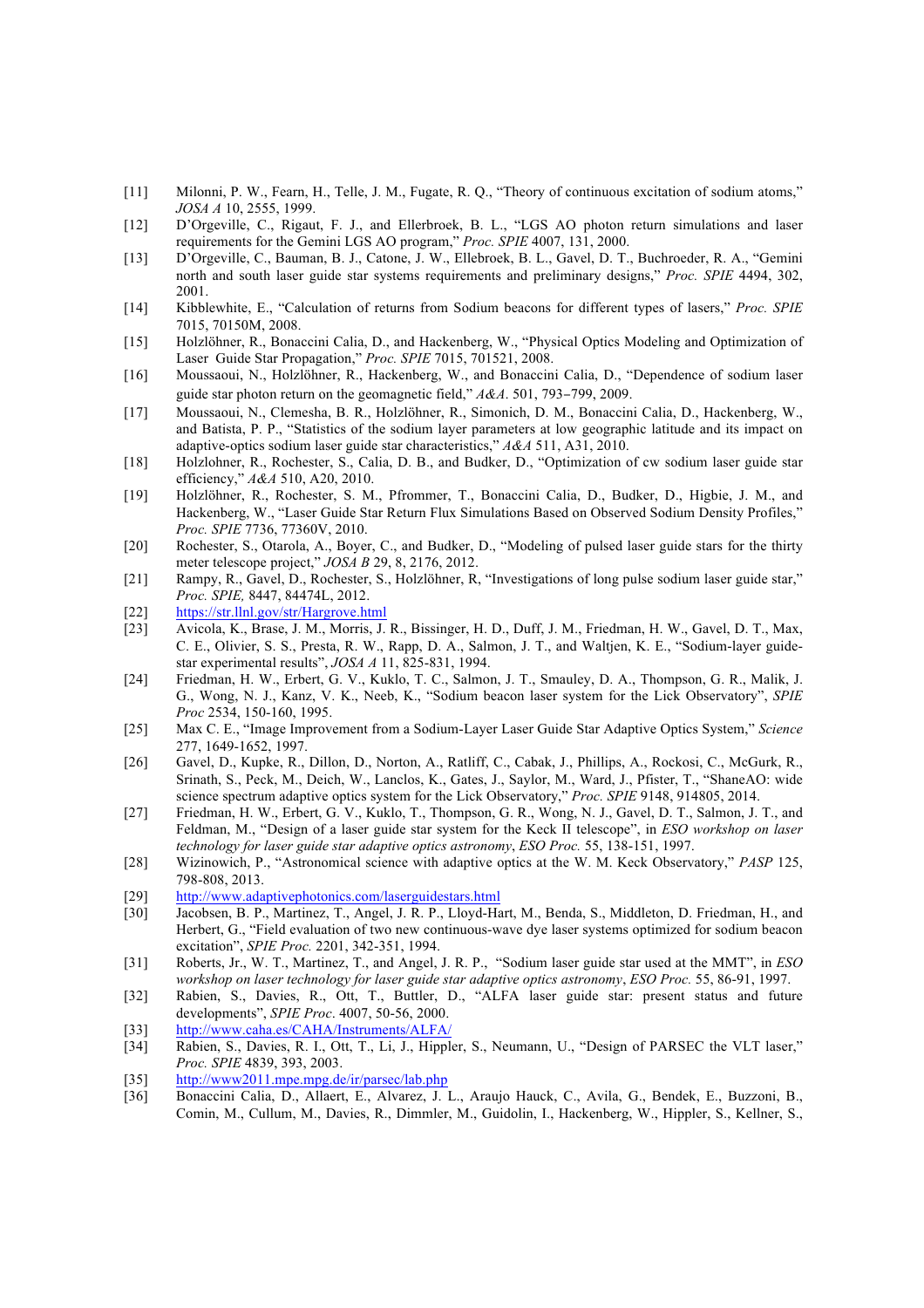van Kesteren, A., Koch, F., Neumann, U., Ott, T., Popovic, D., Pedichini, F., Quattri, M., Quentin, J., Rabien, S., Silber, A., Tapia, M., "First light of the ESO laser guide star facility," *SPIE Pro*c. 6271, 627207, 2006.

- [37] Jeys, T. H., "Development of a mesospheric sodium laser beacon for atmospheric adaptive optics", *The Lincoln Laboratory Journal* 4, 2, 1991.
- [38] http://astro.uchicago.edu/chaos/poster3/poster3.html
- [39] Kibblewhite, E. J., and Shi, F., "Design and field tests of an 8 watt sum-frequency laser for adaptive optics", *SPIE Proc.* 3353, 300-309, 1998.
- [40] Velur, V. Kibblewhite, E. J., Dekany, R. G., Troy, M., Petrie, H. L., Thicksten, R. P., Brack, G., Trin, T., Cheselka, M., "Implementation of the Chicago sum frequency laser at Palomar laser guide star test bed", *Proc. SPIE* 5490, 1033-1040 , 2004.
- [41] Dekany, R., Velur, V., Petrie, H., Bouchez, A., Britton, M., Morissett, A., Thicksten, R., Troy, M., Shelton, C., Troung, T., Roberts, J., Brack, G., Trinh, T., Bikkannavar, S., Guiwitz, S., Angione, J., Shi, F., Kibblewhite, E., "Laser guide star adaptive optics on the 5.1 meter telescope at Palomar Observatory," *AMOS Proc.*, 2005.
- [42]http://kiaa.pku.edu.cn/astroforum14/sites/default/files/TMT%20LGSF%20current%20status%20(20141104).pdf [43] http://tmt.org/news-center/china-takes-leadership-role-tmt-laser-guide-star-facility
- [44] Wei, K., Bo, Y., Xue, X., Cheng, X., Li, C., Zuo, J., Xie, S., Rao, C., Zhang, Y., "Photon return tests of the pulsed sodium guide star laser on the 1.8 meter telescope," *Proc. SPIE* 8447, 84471R, 2012.
- [45] Fugate, R. Q., Elebroek, B. L., Higgins, C. H., Jelonek, M. P., Lange, W. J., Slavin, A. C., Wild, W. J., Winker, D. M., Wynia, J. M., Spinhirne, J. M., Boeke, B. R., Ruane, E. E., Moroney, J. F., Oliker, M. D., Swindle, D. W., and Cleis, R. A., "Two generations of laser-guide-star adaptive-optics experiments at the Starfire Optical Range," *JOSA A* 11, 310, 1994.
- [46] Bienfang, J. C., Denman, C. A., Grime, B. W., Hillman, P. D., Moore, G. T., and Telle, J. M., "20 W of continuous-wave sodium D2 resonance radiation from sum-frequency generation with injection-locked lasers," *Optics Letters* 28, 22, 2219-2221, 2003.
- [47] Denman C., Hillman P., Moore G., Telle J., "Realization of a 50-watt facility-class sodium guidestar pump laser," *Proc. SPIE* 5707, 46-49, 2005.
- [48] Drummond, J., Novotny, S., Denman, C., Hillman, P., Telle, J., Eickhoff, M. and Fugate, R., "The Sodium LGS Brightness Model over the SOR," *Proc. AMOS*, E67, 2007.
- [49] Ellerbroek, B. L., Rigaut, F. J., Bauman, B. J., Boyer, C., Browne, S. L., Buchroeder, R. A., Catone, J. W., Clark, P., d'Orgeville, C., Gavel, D. T., Herriot, G., Hunten, M. R., James, E., Kibblewhite, E. J., McKinnie, I. T., Murray, J. T., Rabaud, D., Saddlemyer, L. K., Sebag, J., Stillburn, J., Telle, J. T., Veran, J.-P., "MCAO for Gemini South," *Proc. SPIE* 4839, 55, 2003.
- [50] http://www.nsf.gov/awardsearch/showAward?AWD\_ID=0100845
- [51] Tracy, A., Hankla, A., Lopez, C., Sadighi, D., Rogers, N., Groff, K., McKinnie, I., d'Orgeville, C., "High-Power Solid-State Sodium Beacon Laser Guidestar for the Gemini North Observatory", *Proc. SPIE* 5490, 998-1009, 2004.
- [52] D'Orgeville C., Arriagada G., Bec M., Boccas M., Cavedoni C., Chan S., Grace K., Irarrazaval B., James E., Karewicz S., O'Connor D., Perez G., Rigaut F., Sheehan M., Boyer C., Gregory B., Groff K., Hankla A., Lopez C., McKinnie I., Rogers N., Sadighi D, Tracy A., Le Mignant D., van Dam M., Lafon R., Wizinowich P., "Gemini North Laser Guide Star First Light," *Proc. AMOS*, 656-665, 2005.
- [53] Lee I., Moule G., Jalali M. P., Vanasse N., Groff K. W., Rogers N., Hankla A. K., Roush J., d'Orgeville C., Adkins S. M., Prezkuta Z., "20 W and 50 W guidestar laser systems update for the Keck I and Gemini South telescopes", *Proc. SPIE* 7015, 2008.
- [54] D'Orgeville, C., Diggs, S., Fesquet, V., Neichel, B., Rambold, W., Rigaut, F., Serio, A., Araya, C., Arriagada, G., Balladares, R., Bec, M., Boccas, M., Duran, C., Ebbers, A., Lopez, A., Marchant, C., Marin, E., Montes, V., Moreno, C., Petit Vega, E., Segura, C., Trancho, G., Urrutia, C., Veliz, P., Vucina, T., "Gemini South multi-conjugate adaptive optics (GeMS) laser guide star facility on-sky performance results," *Proc. SPIE* 8447, 84471Q, 2012.
- [55] Y. Hayano et al.,: "Commisionning status of Subaru laser guide adaptive optics system", Proc. SPIE 7736, 21, 2010.
- [56] Van Dam, M., and Neichel, B., "Comparison of the photon return between the pulsed GeMS laser and a cw laser, v2: 12 February 2015," Gemini Observatory internal report, 2015.
- [57] Pennington, D. M., Dawson, J. W. , Beach, R. J., Drobshoff, A., Messerly, M., Mitchell, S., Brown, A., Payne, S. A., "Compact fiber laser for 589 nm laser guide star generation," *Proc. AMOS*, 2006.